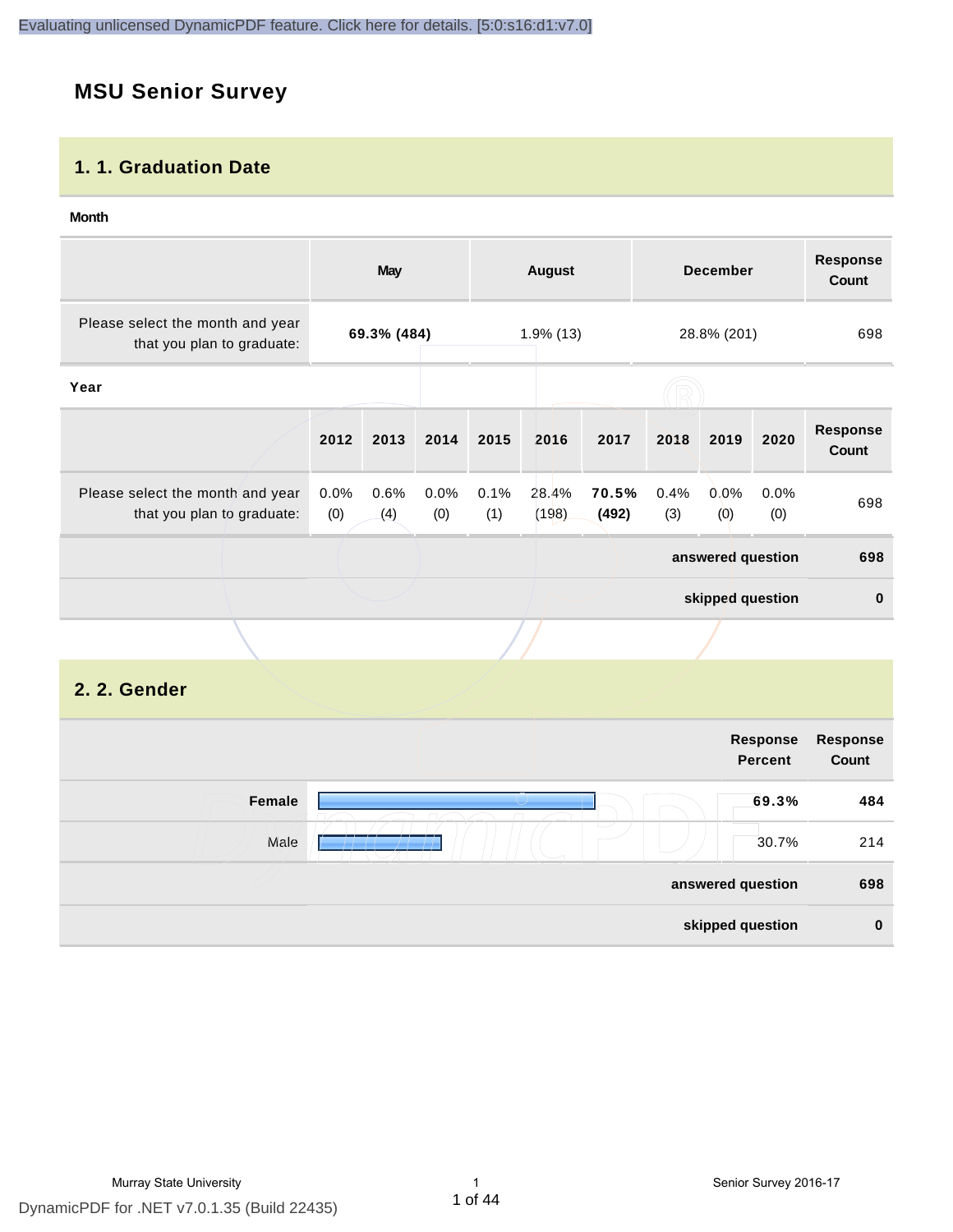# **3. 3. Ethnic Background**

| . <b>.</b>                                |                |                                   |                          |
|-------------------------------------------|----------------|-----------------------------------|--------------------------|
|                                           |                | <b>Response</b><br><b>Percent</b> | <b>Response</b><br>Count |
| White                                     |                | 89.4%                             | 621                      |
| Black/African-American                    |                | 5.3%                              | 37                       |
| Asian                                     | П              | 1.6%                              | 11                       |
| Hispanic/Latino                           | Ī              | 1.0%                              | $\overline{7}$           |
| American Indian/Alaskan Native            | Ш              | 0.3%                              | $\sqrt{2}$               |
| Native Hawaiian/Other Pacific<br>Islander |                | 0.3%                              | $\sqrt{2}$               |
| Two or more races                         | $\blacksquare$ | 2.2%                              | 15                       |
|                                           |                | answered question                 | 695                      |
|                                           |                | skipped question                  | $\mathbf{3}$             |
|                                           |                |                                   |                          |

# **4. 4. Are you a U.S. citizen?**

|     |   |                 | Response<br><b>Percent</b> | Response<br>Count |
|-----|---|-----------------|----------------------------|-------------------|
| Yes |   |                 | 97.0%                      | 674               |
| No  | н | $\left(\right)$ | 3.0%                       | 21                |
|     |   |                 | answered question          | 695               |
|     |   |                 | skipped question           | 3                 |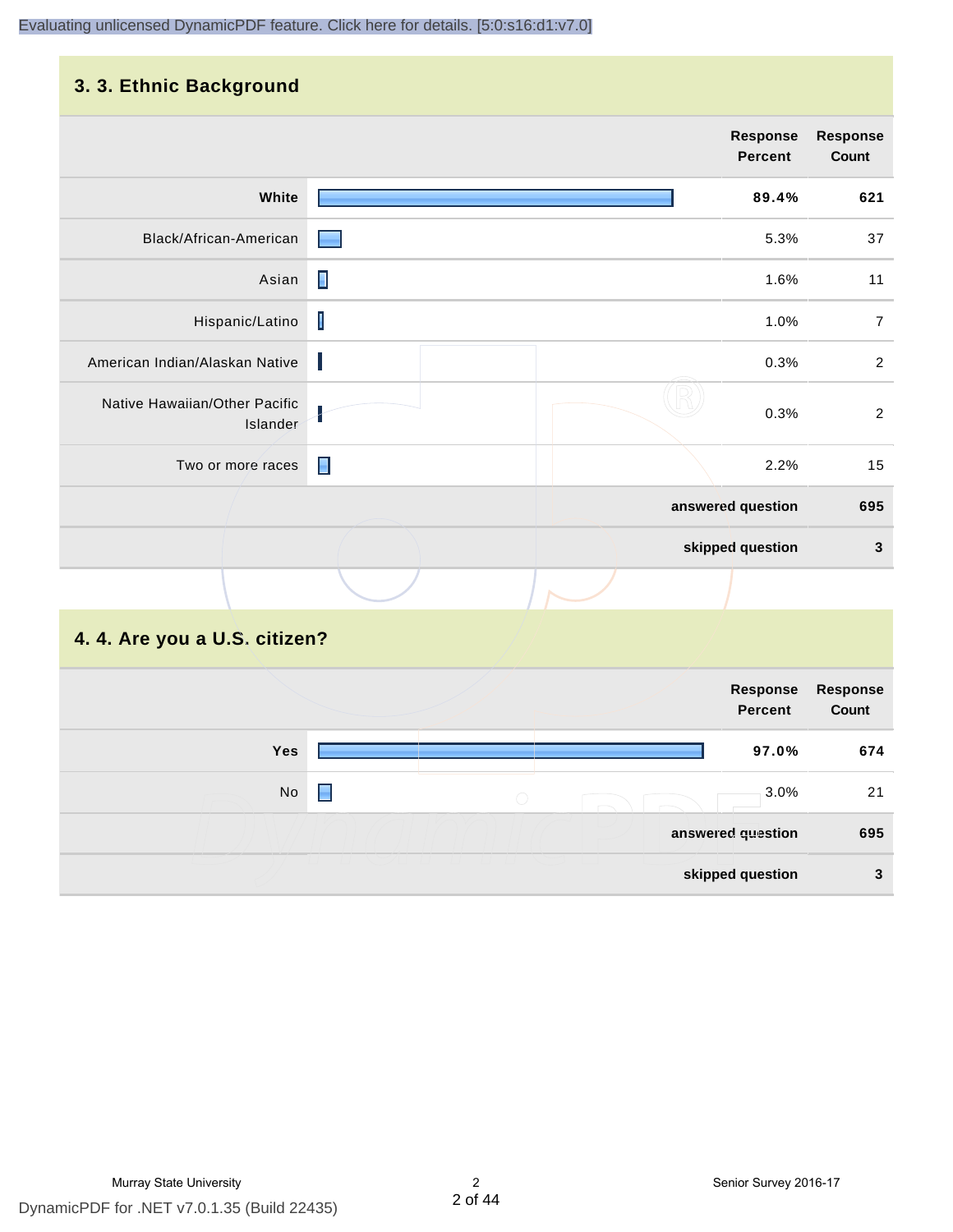# **5. 5. What is your residency classification at MSU? Response Response Percent Count In-state 75.6% 526** Out-of-state **22.0%** 153 International 17 2.4% 17 **answered question 696 skipped question 2** DynamicPDF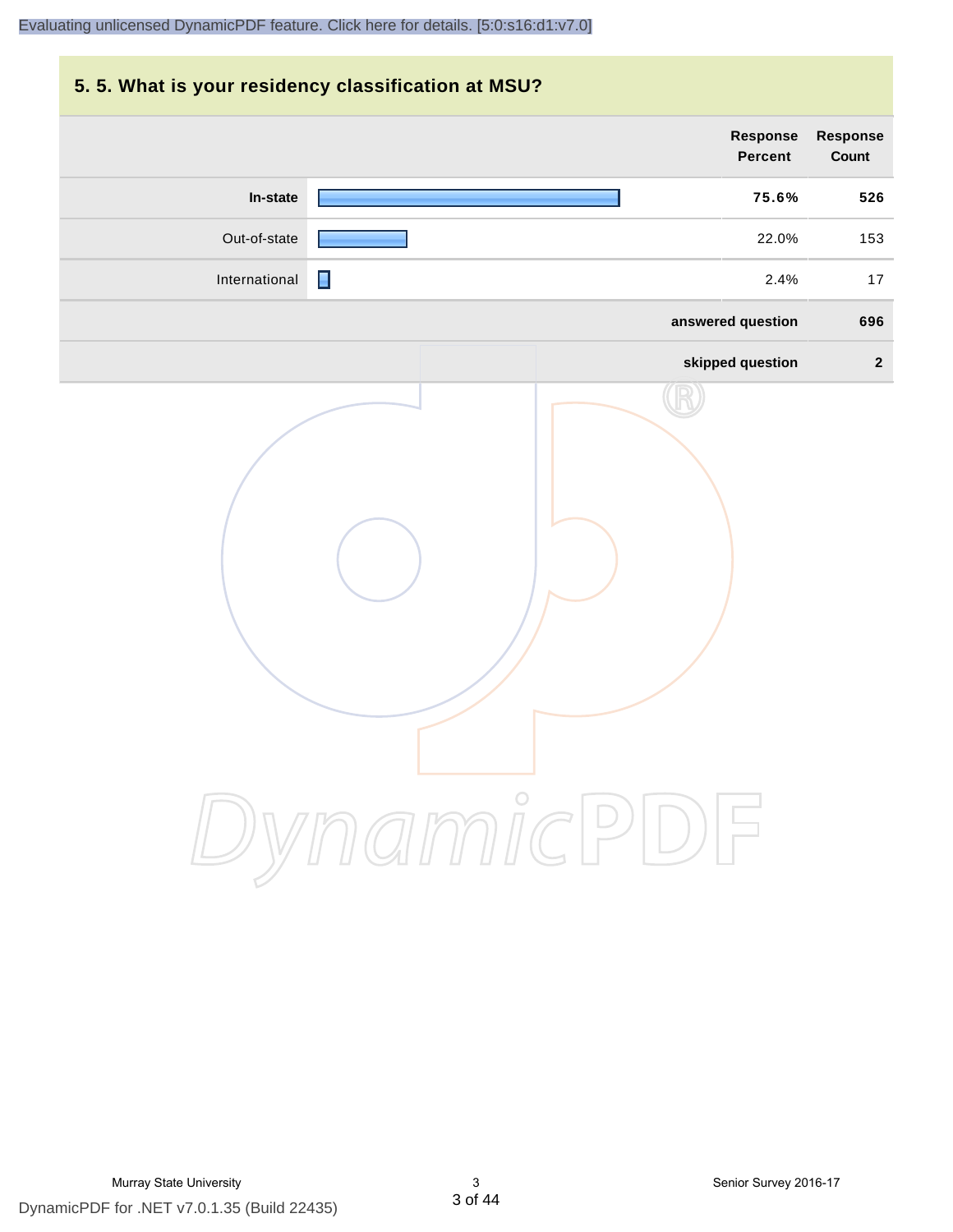| 5.5. What is your residency classification at MSU? |     |
|----------------------------------------------------|-----|
| answered question                                  | 696 |
| skipped question                                   | 2   |

# **6. 6. Age**

|                               | Response<br><b>Percent</b> | <b>Response</b><br>Count |
|-------------------------------|----------------------------|--------------------------|
| 24 or younger                 | 76.4%                      | 533                      |
| 25-34                         | 14.2%                      | 99                       |
| $35 - 44$                     | 7.2%                       | 50                       |
| $\blacksquare$<br>45 or older | 2.3%                       | 16                       |
|                               | answered question          | 698                      |
|                               | skipped question           | $\bf{0}$                 |

# **7. 7. Has either of your parents received a bachelor's degree?**

|     | Response<br><b>Percent</b> | <b>Response</b><br>Count |
|-----|----------------------------|--------------------------|
| Yes | 50.1%                      | 348                      |
| No  | 49.9%                      | 347                      |
|     | answered question          | 695                      |
|     | skipped question           | 3                        |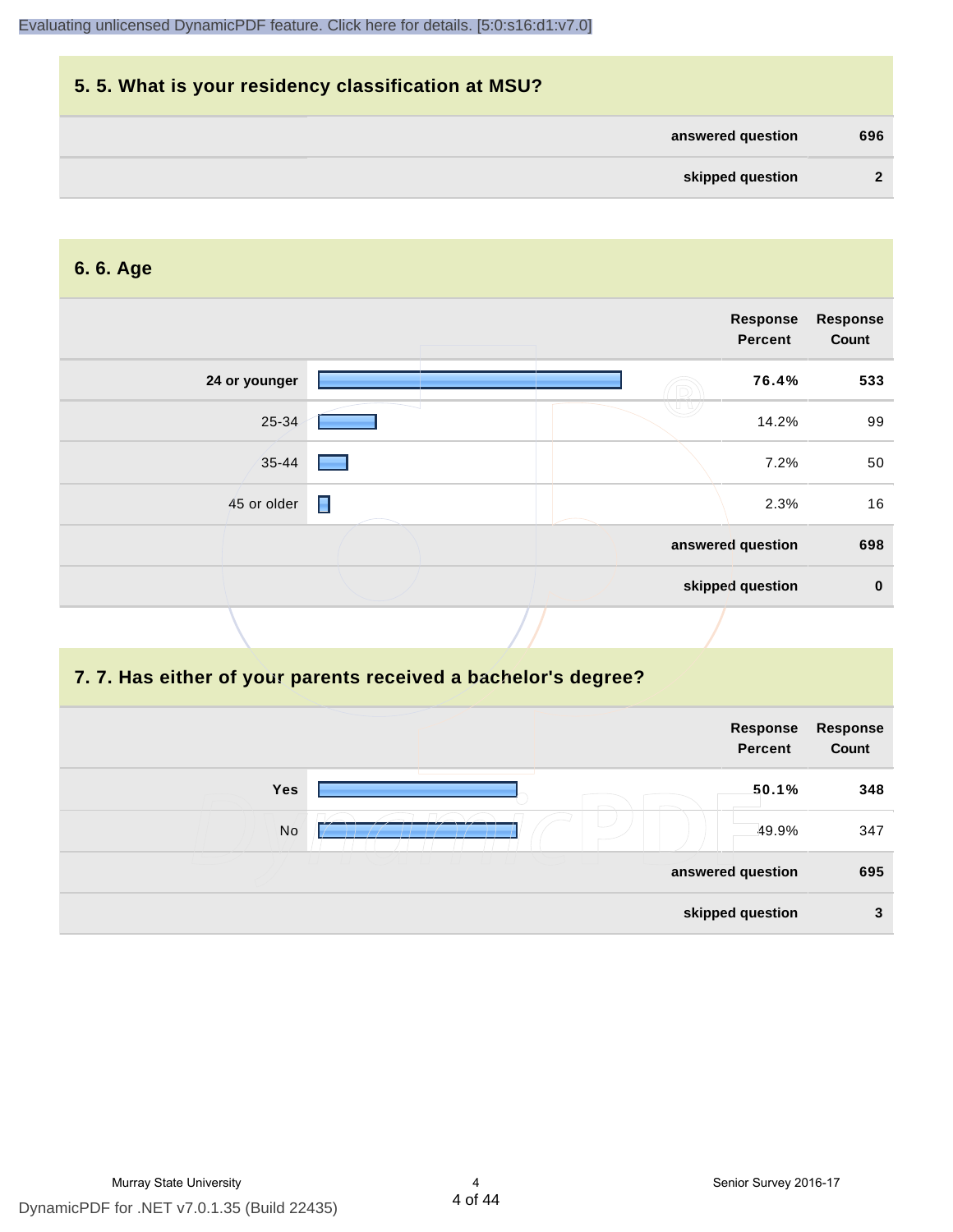### **8. 8. Has either of your parents received a degree from MSU?**

|           | Response<br>Percent | <b>Response</b><br>Count |
|-----------|---------------------|--------------------------|
| Yes       | 16.5%               | 115                      |
| <b>No</b> | 83.5%               | 580                      |
|           | answered question   | 695                      |
|           | skipped question    | 3                        |

| 9.9. What was your original entry status to MSU?    |                                   |                          |
|-----------------------------------------------------|-----------------------------------|--------------------------|
|                                                     | <b>Response</b><br><b>Percent</b> | <b>Response</b><br>Count |
| Freshman                                            | 61.3%                             | 427                      |
| Transfer from community<br>college/technical school | 30.3%                             | 211                      |
| Transfer from 4-yr institution                      | 8.5%                              | 59                       |
|                                                     | answered question                 | 697                      |
|                                                     | skipped question                  |                          |

**10. 10. How many credits were transferred?**

|             | Response<br><b>Percent</b> | <b>Response</b><br>Count |
|-------------|----------------------------|--------------------------|
| 12 or fewer | $\blacksquare$<br>4.5%     | 12                       |
| 13-30       | 11.3%                      | 30                       |
| $31 - 60$   | 28.2%                      | 75                       |
| Over 60     | 56.0%                      | 149                      |
|             | answered question          | 266                      |
|             | skipped question           | 432                      |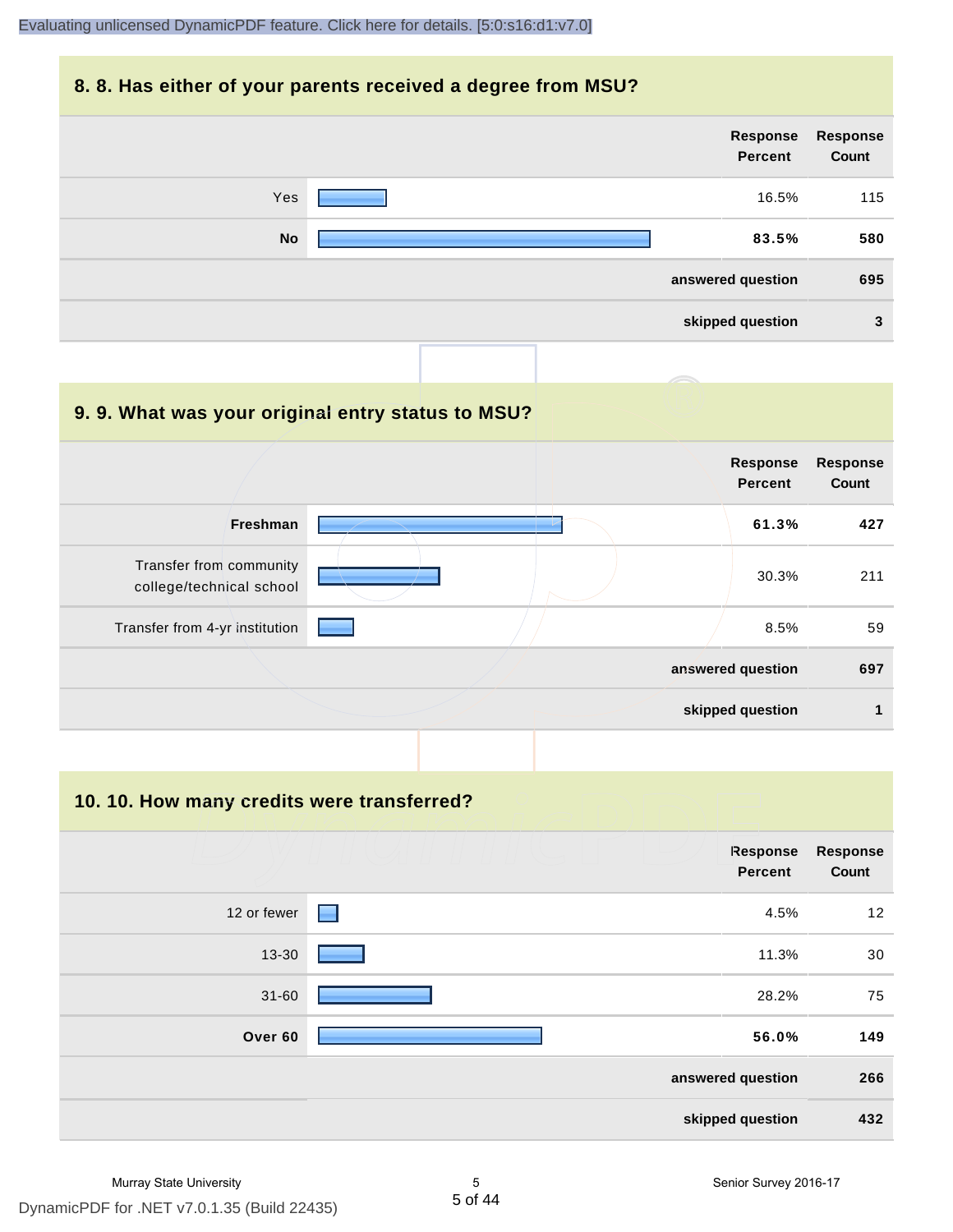# **11. 11. Approximately what percent of your University Studies (general education) classes did you take at MSU?**

|                            |                                                      | <b>Response</b><br><b>Percent</b> | <b>Response</b><br>Count |
|----------------------------|------------------------------------------------------|-----------------------------------|--------------------------|
| Under 25%                  |                                                      | 53.6%                             | 142                      |
| 25-49%                     |                                                      | 17.4%                             | 46                       |
| 50-74%                     |                                                      | 23.0%                             | 61                       |
| 75-100%                    |                                                      | 6.0%                              | 16                       |
|                            |                                                      | answered question                 | 265                      |
|                            |                                                      | skipped question                  | 433                      |
|                            |                                                      |                                   |                          |
|                            | 12. 12. What has been your attendance status at MSU? |                                   |                          |
|                            |                                                      | <b>Response</b><br><b>Percent</b> | <b>Response</b><br>Count |
| <b>Primarily full-time</b> |                                                      | 95.4%                             | 658                      |
| Primarily part-time        | E                                                    | 4.6%                              | 32                       |
|                            |                                                      | answered question                 | 690                      |
|                            |                                                      | skipped question                  | $\pmb{8}$                |
|                            | $\cap$                                               |                                   |                          |

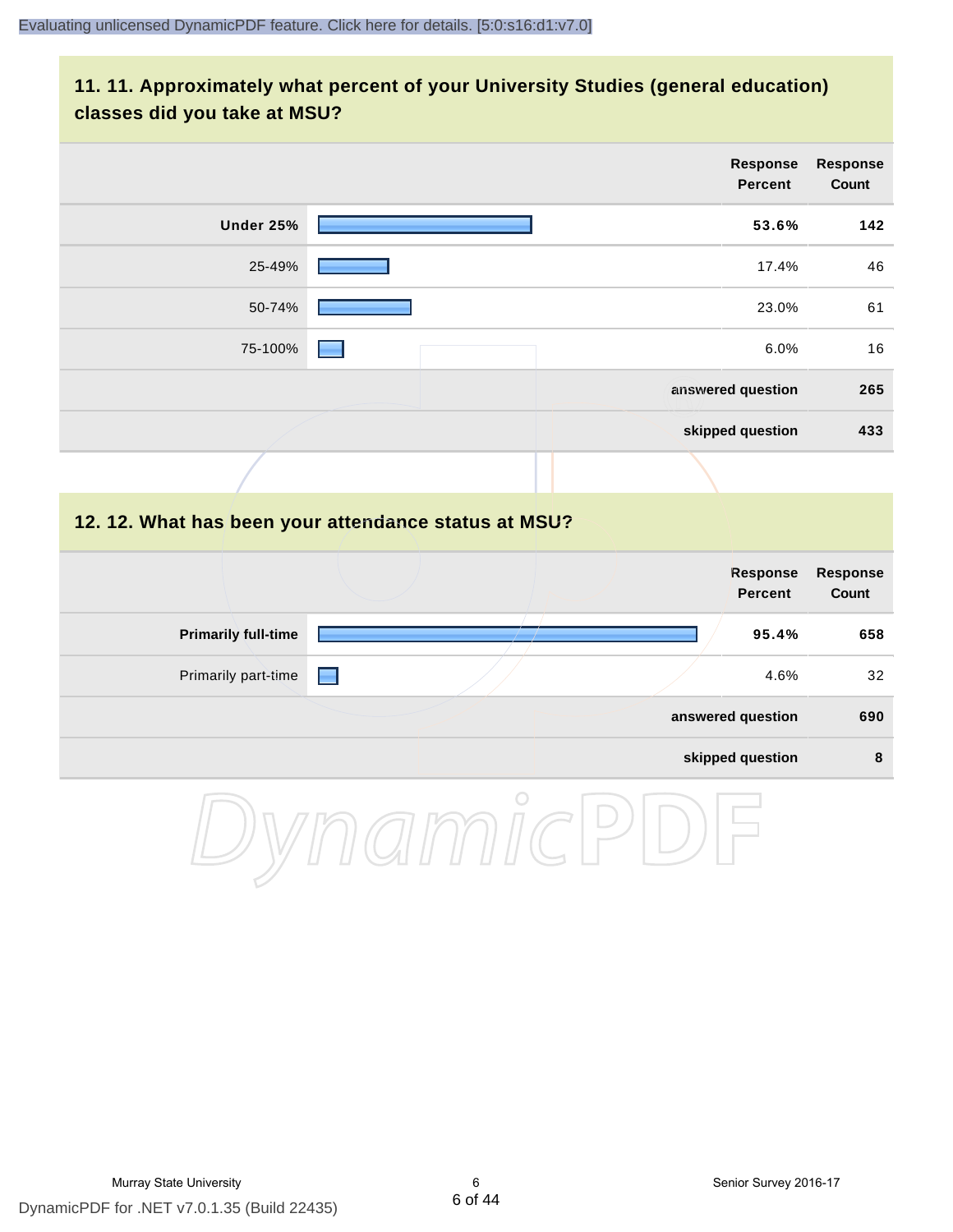# **13. 13. In which Residential College are you a member?**

|                            | <b>Response</b><br><b>Percent</b> | <b>Response</b><br>Count |
|----------------------------|-----------------------------------|--------------------------|
| Do not know                | 12.2%                             | 84                       |
| <b>Clark College</b>       | 13.2%                             | 91                       |
| Elizabeth College          | 11.0%                             | 76                       |
| Franklin-Springer Colleges | 8.0%                              | 55                       |
| <b>Hart College</b>        | 14.0%                             | 96                       |
| <b>Hester College</b>      | 10.9%                             | 75                       |
| <b>Regents College</b>     | 8.6%                              | 59                       |
| Richmond College           | 12.8%                             | 88                       |
| White College              | 9.3%                              | 64                       |
|                            | answered question                 | 688                      |
|                            | skipped question                  | 10                       |

DynamicPDF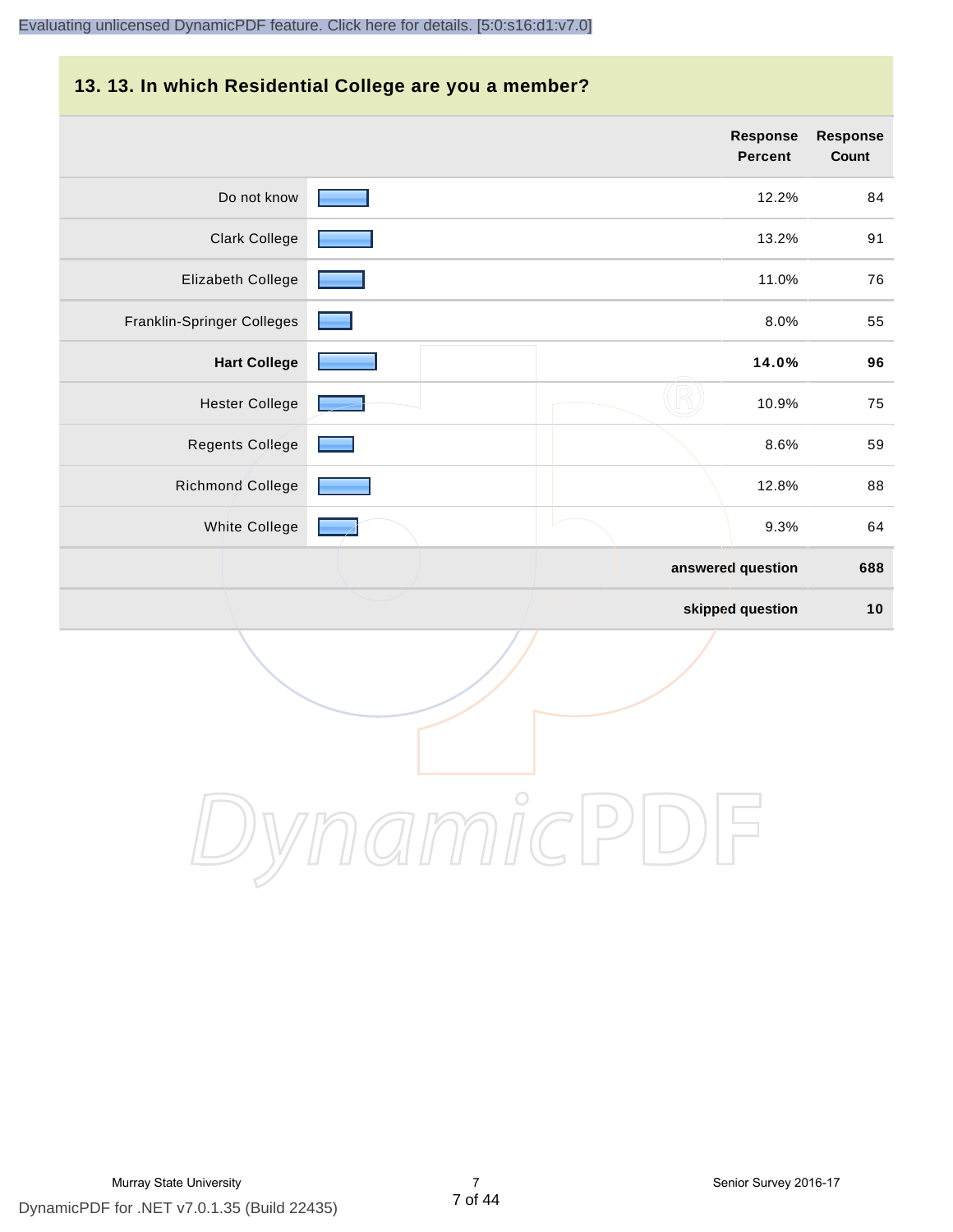| 13. 13. In which Residential College are you a member? |     |
|--------------------------------------------------------|-----|
| answered question                                      | 688 |
| skipped question                                       | 10  |

# **14. 14. Have you ever received any type of Financial Aid while at MSU? (scholarships, grants, work-study, etc.)**



**15. 15. How many years will it take you to complete your degree from the point of your initial enrollment in college (including any time at a previous institution)?**

|               |            | <b>Response</b><br>Percent | <b>Response</b><br>Count |
|---------------|------------|----------------------------|--------------------------|
| Two           |            | 8.1%                       | 56                       |
| Three         | $\bigcirc$ | 9.6%                       | 66                       |
| Four          |            | 51.3%                      | 353                      |
| Five          |            | 19.9%                      | 137                      |
| Six           | e e        | 4.5%                       | 31                       |
| More than six |            | 6.5%                       | 45                       |
|               |            | answered question          | 688                      |
|               |            | skipped question           | 10                       |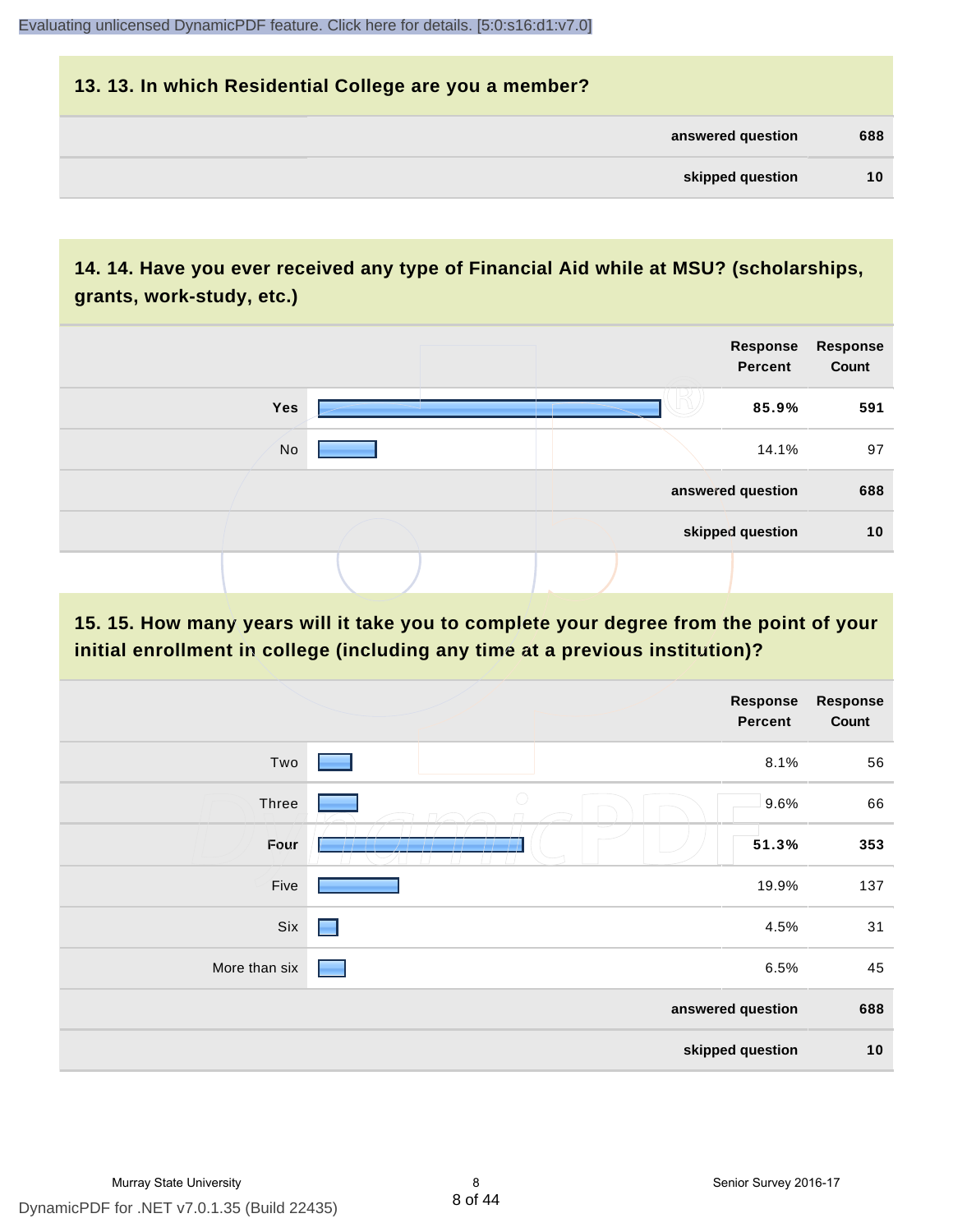# **16. 16. In what range does your grade point average fall?**

| Response<br>Count | Response<br>Percent |                |
|-------------------|---------------------|----------------|
| $\mathbf{1}$      | I<br>0.1%           | Less than 2.00 |
| $17$              | Π<br>2.5%           | 2.00-2.50      |
| 142               | 20.6%               | 2.51-3.00      |
| 275               | 39.9%               | $3.01 - 3.50$  |
| 255               | 37.0%               | $3.51 - 4.00$  |
| 690               | answered question   |                |
| $\pmb{8}$         | skipped question    |                |
|                   | $\bigcirc$          |                |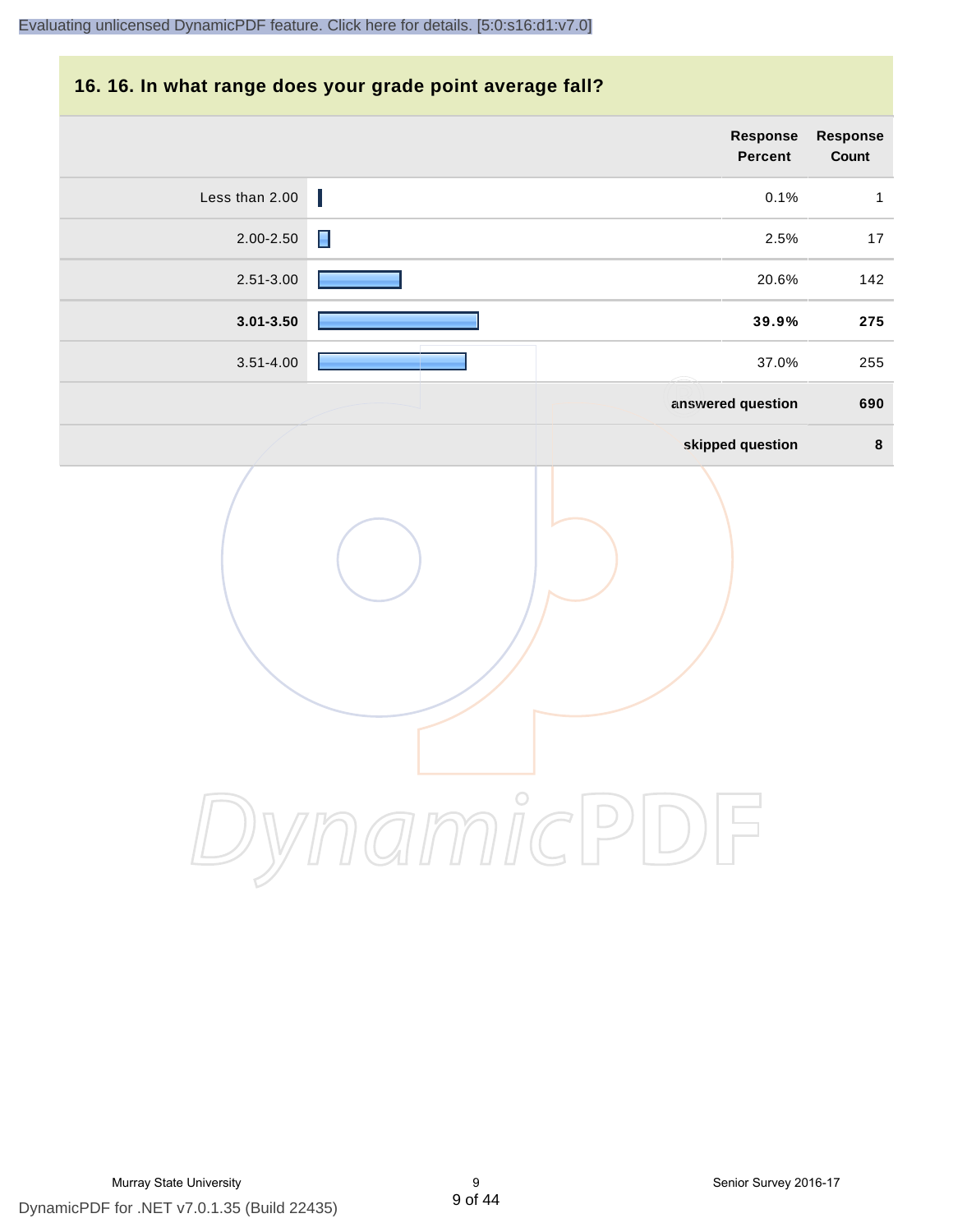|                                                          |                | <b>Response</b><br><b>Percent</b> | <b>Response</b><br>Count |
|----------------------------------------------------------|----------------|-----------------------------------|--------------------------|
| Accounting                                               | $\blacksquare$ | 1.9%                              | 13                       |
| Advertising                                              | $\mathbf I$    | 0.9%                              | $\,6$                    |
| Agricultural Science & Technology<br>(associate's)       | L              | 0.4%                              | $\sqrt{3}$               |
| Agricultural Science (bachelor's)                        |                | 7.3%                              | 50                       |
| Animal Technology/Animal-Equine                          | П              | 1.9%                              | 13                       |
| Animal Technology/Vet Tech,<br>Pre-Vet                   | $\blacksquare$ | 2.9%                              | 20                       |
| <b>Applied Physics</b>                                   |                | 0.0%                              | $\,0\,$                  |
| Art                                                      | $\blacksquare$ | 1.5%                              | 10                       |
| <b>Athletic Training</b>                                 | I              | 0.3%                              | $\overline{2}$           |
| Biology                                                  | П              | 2.0%                              | 14                       |
| <b>Business Administration</b><br>(associate's)          |                | 0.0%                              | $\pmb{0}$                |
| <b>Business Administration</b><br>(bachelor's)           | $\bigcap$      | 6.4%                              | 44                       |
| <b>Career &amp; Technical Education</b><br>(associate's) |                | 0.1%                              | $\mathbf{1}$             |
| <b>Career &amp; Technical Education</b><br>(bachelor's)  |                | 0.3%                              | $\boldsymbol{2}$         |
| Chemistry                                                | $\mathsf I$    | 1.0%                              | $\boldsymbol{7}$         |
| <b>Civil Engineering Technology</b><br>(associate's)     |                | 0.0%                              | $\pmb{0}$                |
|                                                          |                | answered question                 | 687                      |
|                                                          |                | skipped question                  | 11                       |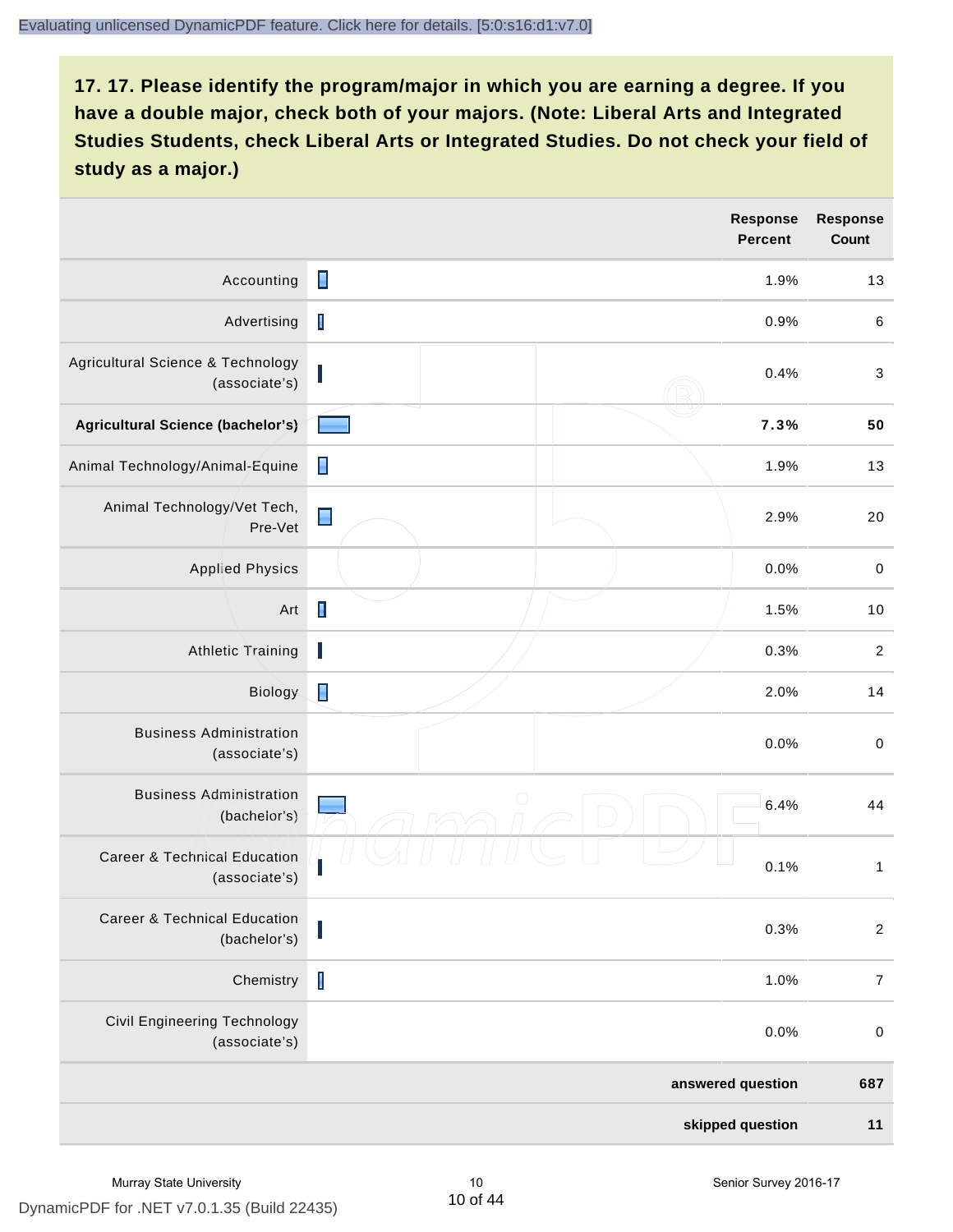| <b>Civil Engineering Technology</b><br>(bachelor's) | $\blacksquare$    | 1.7% | 12                        |
|-----------------------------------------------------|-------------------|------|---------------------------|
| <b>Communication Disorders</b>                      | $\blacksquare$    | 2.9% | 20                        |
| <b>Community Health</b>                             | ı                 | 0.1% | $\mathbf{1}$              |
| <b>Computer Information Systems</b>                 | J                 | 0.3% | $\sqrt{2}$                |
| <b>Computer Science</b>                             | I                 | 0.6% | $\overline{4}$            |
| Creative Writing (BFA)                              | ı                 | 0.3% | $\boldsymbol{2}$          |
| Criminal Justice                                    | Ε                 | 2.2% | 15                        |
| Economics                                           | $\mathsf I$       | 0.9% | $\,6$                     |
| <b>Electromechanical Engineering</b><br>Technology  | L                 | 0.4% | $\ensuremath{\mathsf{3}}$ |
| <b>Elementary School Education</b>                  |                   | 7.3% | 50                        |
| <b>Engineering Graphics &amp; Design</b>            | I                 | 0.4% | $\sqrt{3}$                |
| <b>Engineering Physics</b>                          | Ì                 | 1.6% | 11                        |
| English                                             | $\blacksquare$    | 1.3% | 9                         |
| English Education (TESOL)                           | I<br>$\bigcirc$   | 0.7% | $\mathbf 5$               |
| <b>Exercise Science</b>                             | Z                 | 2.3% | 16                        |
| Finance                                             | $\blacksquare$    | 1.2% | 8                         |
| French                                              | I                 | 0.1% | $\mathbf{1}$              |
| General Studies (associate's)                       | I                 | 0.3% | $\boldsymbol{2}$          |
| Geosciences                                         | $\mathsf I$       | 0.6% | $\overline{4}$            |
| German                                              | I                 | 0.3% | $\boldsymbol{2}$          |
|                                                     | answered question |      | 687                       |
|                                                     | skipped question  |      | 11                        |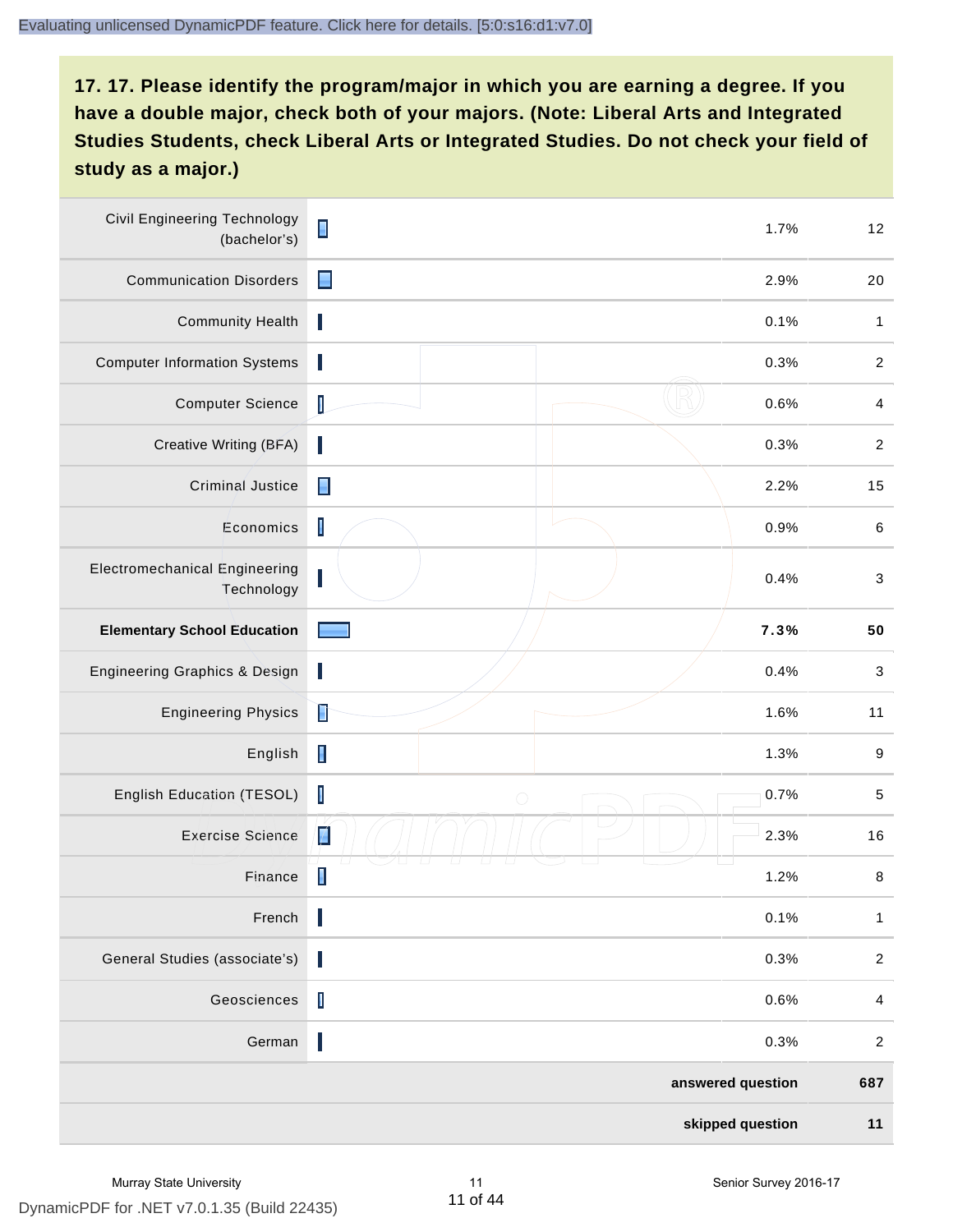| <b>Graphic Communications Media</b>            | Π                        | 0.3%              | $\sqrt{2}$       |
|------------------------------------------------|--------------------------|-------------------|------------------|
| Health & Physical Education                    | ı                        | 0.3%              | $\boldsymbol{2}$ |
| Health Information Administration              |                          | 0.1%              | 1                |
| History                                        | $\blacksquare$           | 1.2%              | $\,8\,$          |
| <b>Industrial Technology</b><br>(associate's)  |                          | 0.0%              | $\mathbf 0$      |
| Integrated Studies (BIS)                       |                          | 5.1%              | 35               |
| Interdisciplinary Early Childhood<br>Education | $\mathsf I$              | 0.6%              | $\overline{4}$   |
| <b>Interior Design</b>                         | $\mathsf I$              | 0.7%              | $\,$ 5 $\,$      |
| <b>International Business</b>                  | H                        | 0.4%              | 3                |
| <b>International Studies</b>                   | $\mathbf I$              | 0.6%              | $\overline{4}$   |
| Japanese                                       | I                        | 0.6%              | $\overline{4}$   |
| Journalism                                     |                          | 0.3%              | $\boldsymbol{2}$ |
| Learning & Behavior Disorders                  | $\blacksquare$           | 1.9%              | 13               |
| <b>Liberal Arts</b>                            | ı<br>$\bigcirc$          | 0.3%              | $\sqrt{2}$       |
| Logistics & Supply Chain<br>Management         | $\overline{\mathcal{L}}$ | 0.1%              | $\mathbf{1}$     |
| Management                                     |                          | 1.6%              | 11               |
| <b>Manufacturing Technology</b>                |                          | 0.0%              | $\pmb{0}$        |
| Marketing                                      | $\blacksquare$           | 1.3%              | $\boldsymbol{9}$ |
| Mathematics                                    | $\blacksquare$           | 1.3%              | $\boldsymbol{9}$ |
|                                                |                          | answered question | 687              |
|                                                |                          | skipped question  | 11               |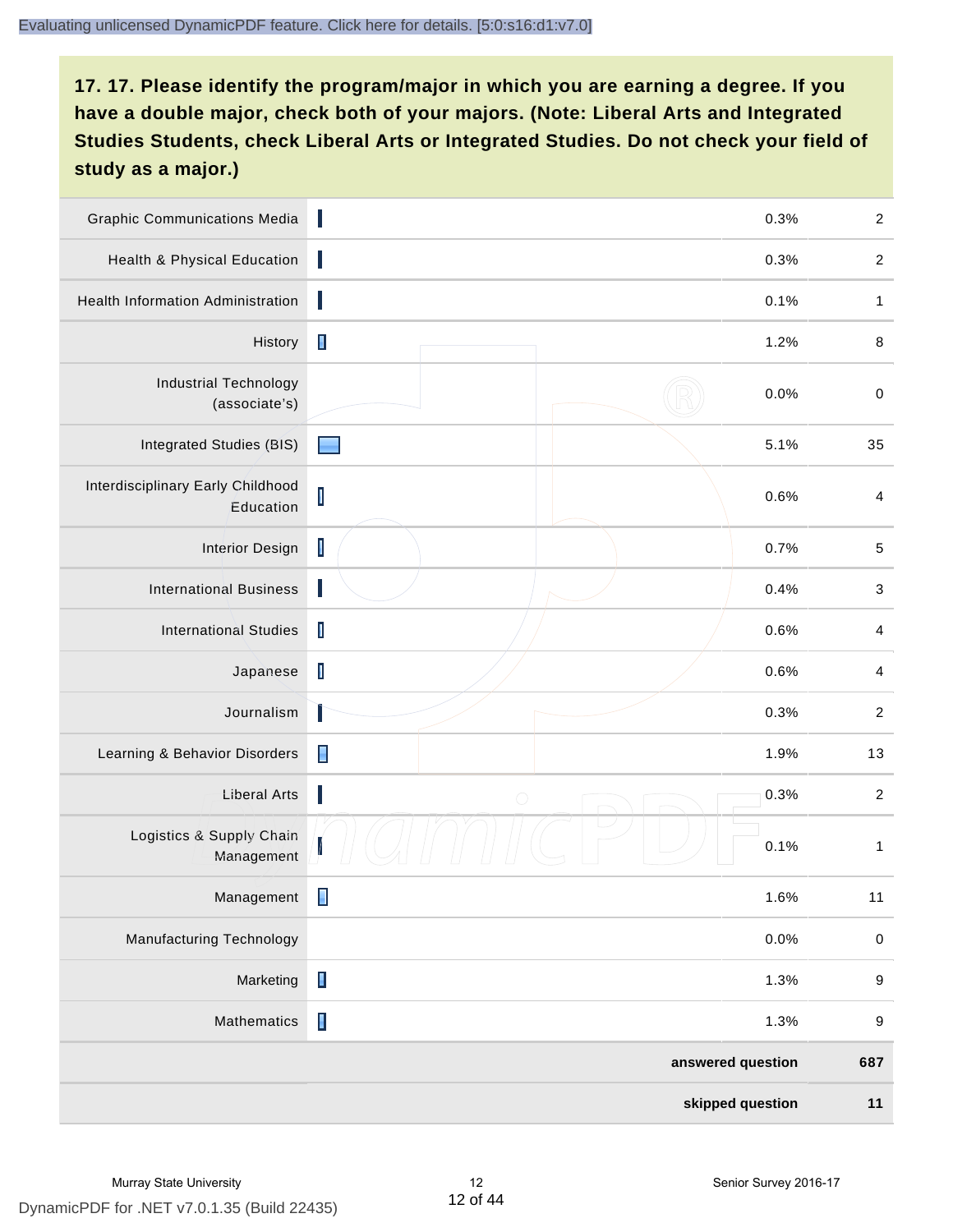| <b>Middle School Education</b>            | ■                            | 3.9%              | 27                        |
|-------------------------------------------|------------------------------|-------------------|---------------------------|
| Music                                     | $\blacksquare$               | 1.5%              | 10                        |
| <b>Music Business</b>                     |                              | 0.4%              | $\sqrt{3}$                |
| Nonprofit Leadership Studies              | $\blacksquare$               | 1.7%              | 12                        |
| Nursing                                   | -                            | 4.1%              | 28                        |
| Nursing/RN to BSN                         | П                            | 1.6%              | 11                        |
| Nutrition, Dietetics, & Food Mgmt         |                              | 0.4%              | $\ensuremath{\mathsf{3}}$ |
| Occupational Safety and Health            | ▆                            | 3.9%              | 27                        |
| Organizational Communication              | $\blacksquare$               | 1.7%              | 12                        |
| Philosophy                                |                              | 0.0%              | $\pmb{0}$                 |
| Physics                                   |                              | 0.0%              | $\,0\,$                   |
| <b>Political Science</b>                  | $\mathbf I$                  | 0.6%              | $\overline{a}$            |
| Psychology                                | È                            | 2.8%              | 19                        |
| <b>Public Administration</b>              |                              | 0.0%              | $\mathbf 0$               |
| <b>Public Relations</b>                   | $\blacksquare$<br>$\bigcirc$ | 3.1%              | 21                        |
| <b>Recreation &amp; Leisure Services</b>  | $\mathbf V$                  | 0.9%              | 6                         |
| Social Work                               |                              | 6.7%              | 46                        |
| Sociology                                 | I                            | 0.3%              | $\sqrt{2}$                |
| Spanish                                   | I                            | 0.3%              | $\sqrt{2}$                |
| <b>Telecommunications Systems</b><br>Mgmt | $\blacksquare$               | 1.3%              | $\boldsymbol{9}$          |
|                                           |                              | answered question | 687                       |
|                                           |                              | skipped question  | $11$                      |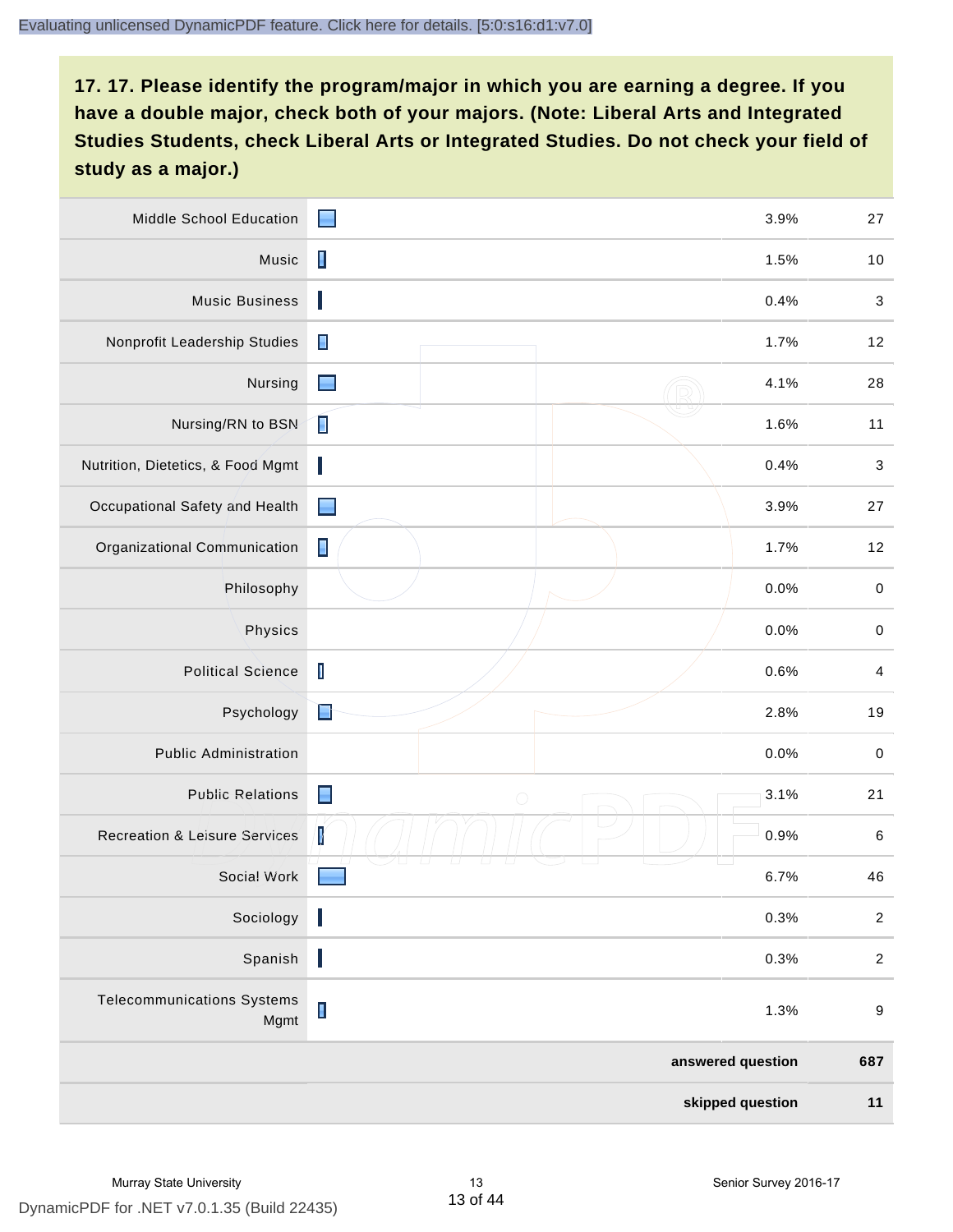| <b>Television Production</b>    | T | 0.7%              | 5   |
|---------------------------------|---|-------------------|-----|
| Theatre                         |   | 0.1%              |     |
| Wildlife & Conservation Biology | Т | 0.7%              | 5   |
|                                 |   | answered question | 687 |
|                                 |   | skipped question  | 11  |
|                                 |   |                   |     |

#### **18. 20. What is the highest degree you eventually hope to receive?**

|                                                                                                                                                                                                                                                                                                                                                                                               | Response<br>Percent | <b>Response</b><br>Count |
|-----------------------------------------------------------------------------------------------------------------------------------------------------------------------------------------------------------------------------------------------------------------------------------------------------------------------------------------------------------------------------------------------|---------------------|--------------------------|
| $\begin{array}{c} \rule{0pt}{2.5ex} \rule{0pt}{2.5ex} \rule{0pt}{2.5ex} \rule{0pt}{2.5ex} \rule{0pt}{2.5ex} \rule{0pt}{2.5ex} \rule{0pt}{2.5ex} \rule{0pt}{2.5ex} \rule{0pt}{2.5ex} \rule{0pt}{2.5ex} \rule{0pt}{2.5ex} \rule{0pt}{2.5ex} \rule{0pt}{2.5ex} \rule{0pt}{2.5ex} \rule{0pt}{2.5ex} \rule{0pt}{2.5ex} \rule{0pt}{2.5ex} \rule{0pt}{2.5ex} \rule{0pt}{2.5ex} \rule{0$<br>Associate | 1.0%                | 7                        |
| Baccalaureate                                                                                                                                                                                                                                                                                                                                                                                 | 35.2%               | 241                      |
| Graduate                                                                                                                                                                                                                                                                                                                                                                                      | 50.5%               | 346                      |
| Professional                                                                                                                                                                                                                                                                                                                                                                                  | 13.3%               | 91                       |
|                                                                                                                                                                                                                                                                                                                                                                                               | answered question   | 685                      |
|                                                                                                                                                                                                                                                                                                                                                                                               | skipped question    | 13                       |
|                                                                                                                                                                                                                                                                                                                                                                                               |                     |                          |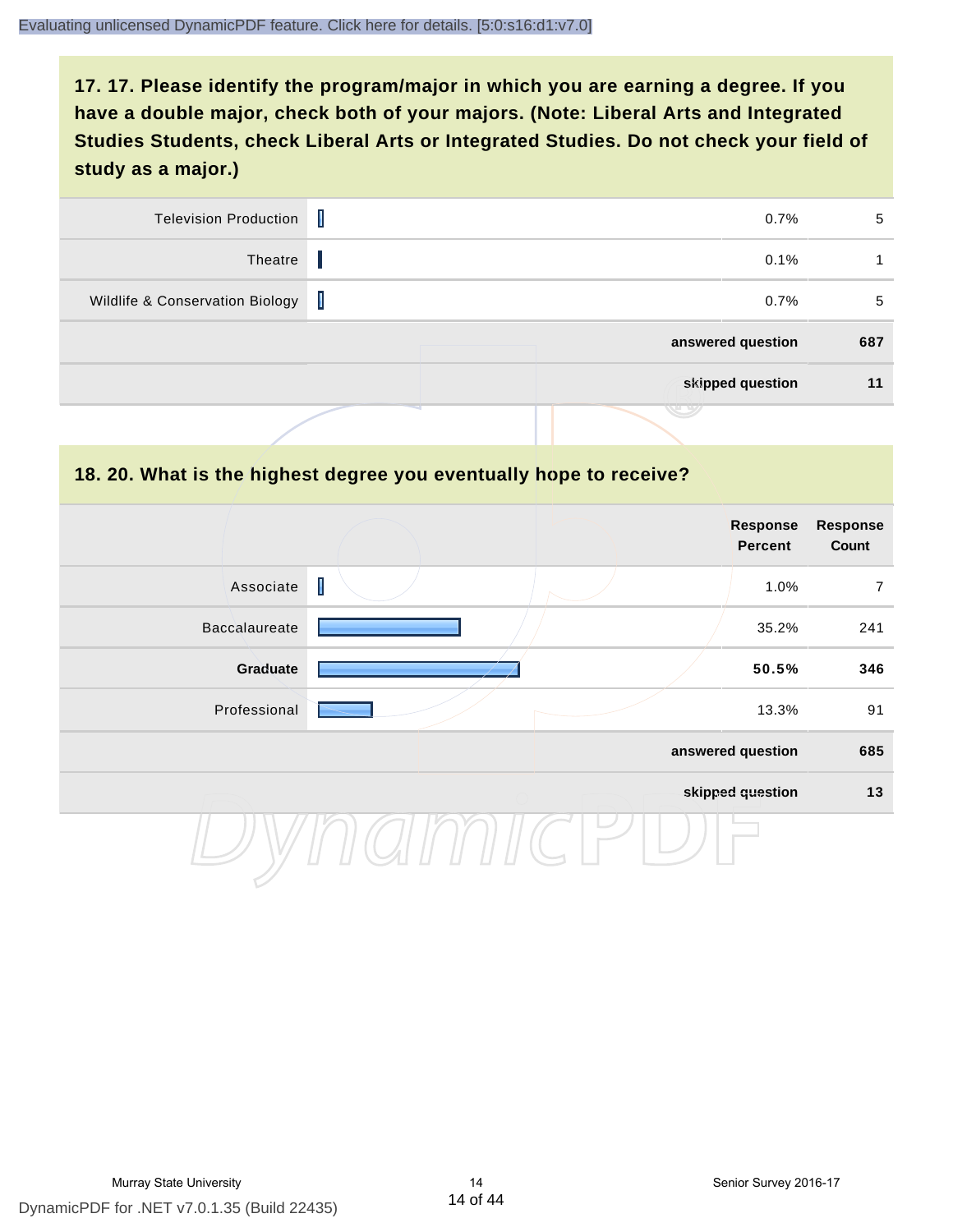|                          | 19. 21. Which best describes your situation? |            |                                      |  |  |
|--------------------------|----------------------------------------------|------------|--------------------------------------|--|--|
| <b>Response</b><br>Count | <b>Response</b><br><b>Percent</b>            |            |                                      |  |  |
| 365                      | 53.3%                                        |            | Did not change major/area            |  |  |
| 29                       | 4.2%                                         |            | Did not initially declare major/area |  |  |
| 291                      | 42.5%                                        |            | Changed major/area                   |  |  |
| 685                      | answered question                            |            |                                      |  |  |
| 13                       | skipped question                             |            |                                      |  |  |
|                          |                                              | DynamicPDF |                                      |  |  |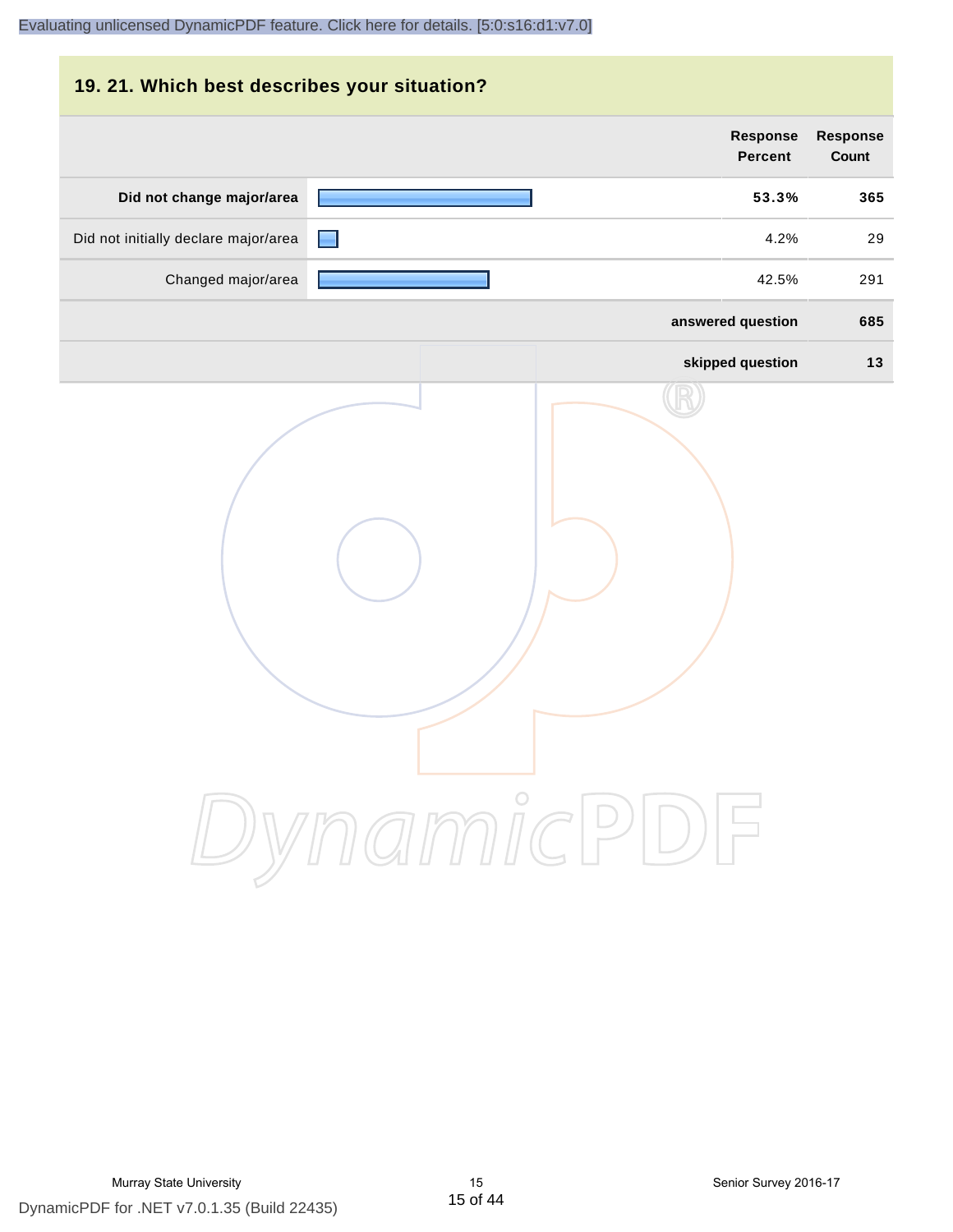# **19. 21. Which best describes your situation? answered question 685 skipped question 13**

# **20. 22. While school was in session during the past year, how many hours per week, on average, did you work for pay?**

|                    |  | Response<br><b>Percent</b> | <b>Response</b><br>Count |
|--------------------|--|----------------------------|--------------------------|
| Did not work       |  | 19.4%                      | 133                      |
| Worked 1-10 hrs    |  | 12.6%                      | 86                       |
| Worked 11-20 hrs   |  | 29.9%                      | 205                      |
| Worked 21-30 hrs   |  | 18.8%                      | 129                      |
| Worked 31-40 hrs   |  | 12.8%                      | 88                       |
| Worked over 40 hrs |  | 6.4%                       | 44                       |
|                    |  | answered question          | 685                      |
|                    |  | skipped question           | 13                       |

#### **21. 23. For the most part, were classes offered at times convenient to you?**

|            | Response<br>Percent | <b>Response</b><br>Count |
|------------|---------------------|--------------------------|
| <b>Yes</b> | 91.7%               | 628                      |
| No         | 8.3%                | 57                       |
|            | answered question   | 685                      |
|            | skipped question    | 13                       |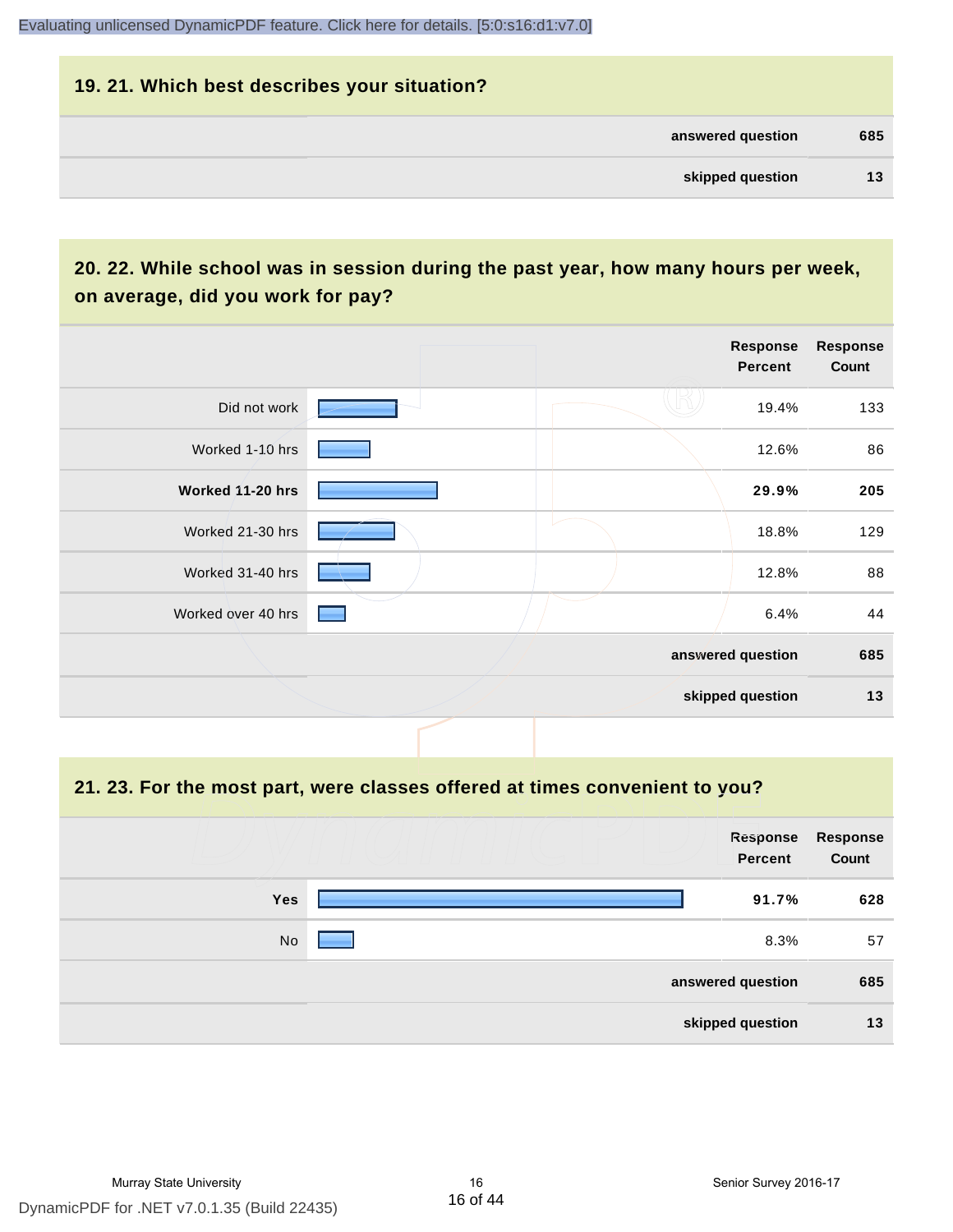# **22. 24. What time would you have preferred?**

|                | Response<br>Percent | <b>Response</b><br>Count |
|----------------|---------------------|--------------------------|
| Late afternoon | 8.6%                | $\sqrt{5}$               |
| Evening        | 13.8%               | 8                        |
| Weekend        | 5.2%                | $\mathbf{3}$             |
| During the day | 60.3%               | 35                       |
| Online         | 12.1%               | $\overline{7}$           |
|                | answered question   | 58                       |
|                | skipped question    | 640                      |
|                |                     |                          |

# **23. 25. Which best describes the location where you completed the majority of your courses?**

|                        |                               | <b>Response</b><br><b>Percent</b> | <b>Response</b><br>Count |
|------------------------|-------------------------------|-----------------------------------|--------------------------|
| <b>Murray</b>          |                               | 83.5%                             | 570                      |
| Paducah                |                               | 4.8%                              | 33                       |
| Ft. Campbell           | I                             | 0.1%                              | $\mathbf{1}$             |
| Madisonville           | $\blacksquare$<br>$\bigcirc$  | 2.6%                              | 18                       |
| Hopkinsville           | $\overline{\phantom{a}}$<br>É | 2.8%                              | 19                       |
| Henderson              | $\mathsf I$                   | 1.0%                              | $\overline{7}$           |
| Online                 | $\blacksquare$                | 5.0%                              | 34                       |
| Other (please specify) | I                             | 0.1%                              | $\mathbf{1}$             |
|                        |                               | answered question                 | 683                      |
|                        |                               | skipped question                  | 15                       |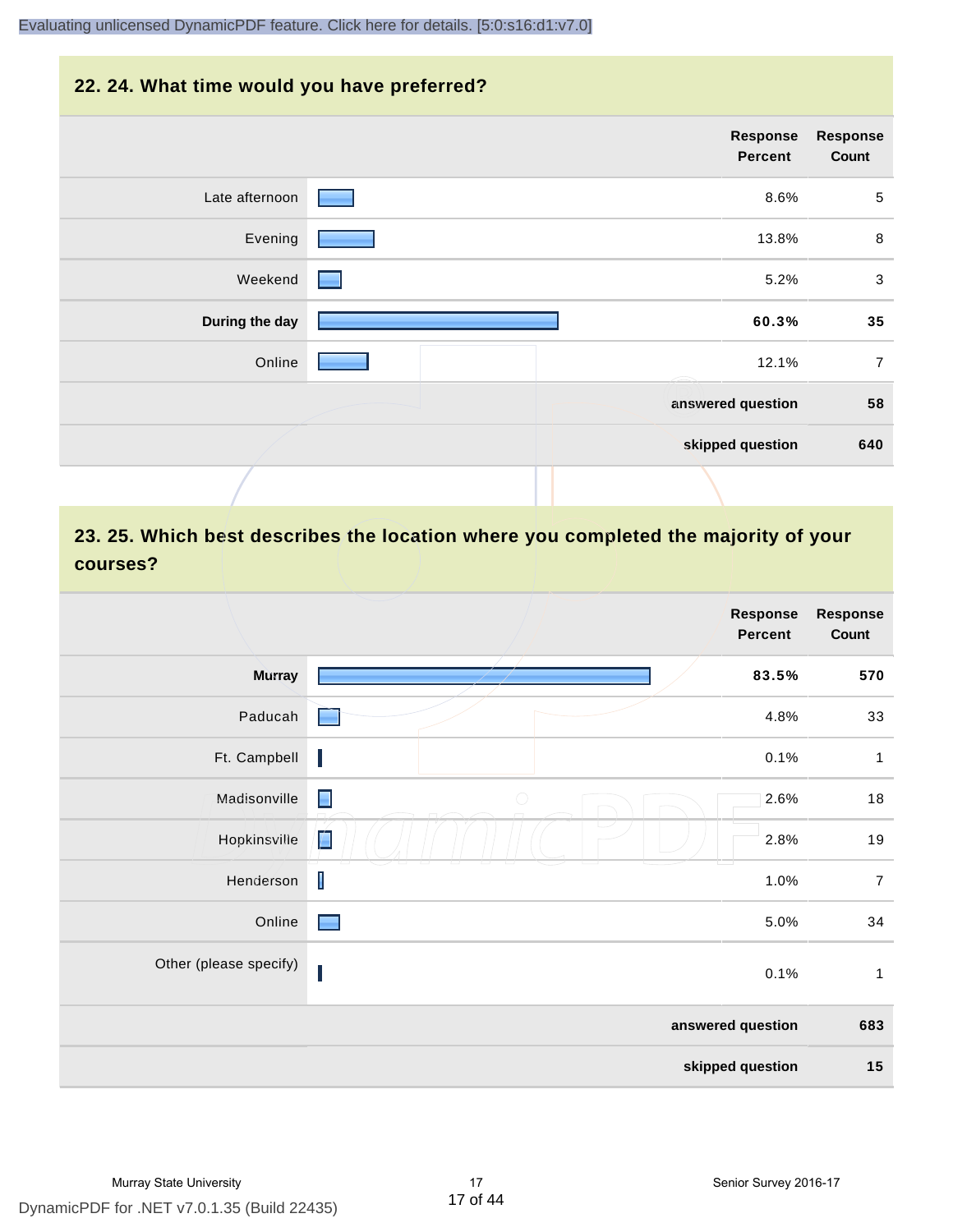## **24. 26. Did you take any online courses while at Murray State?**

| <b>Response</b><br>Count | Response<br>Percent |     |
|--------------------------|---------------------|-----|
| 501                      | 73.1%               | Yes |
| 184                      | 26.9%               | No  |
| 685                      | answered question   |     |
| 13                       | skipped question    |     |
|                          |                     |     |

# **25. 27. Did it take you an extra semester or more to complete degree requirements at Murray State?**

| <b>Response</b><br>Count | Response<br>Percent |         |     |  |
|--------------------------|---------------------|---------|-----|--|
| 252                      | 36.8%               |         | Yes |  |
| 433                      | 63.2%               |         | No  |  |
| 685                      | answered question   |         |     |  |
| $13$                     | skipped question    |         |     |  |
|                          |                     | $\circ$ |     |  |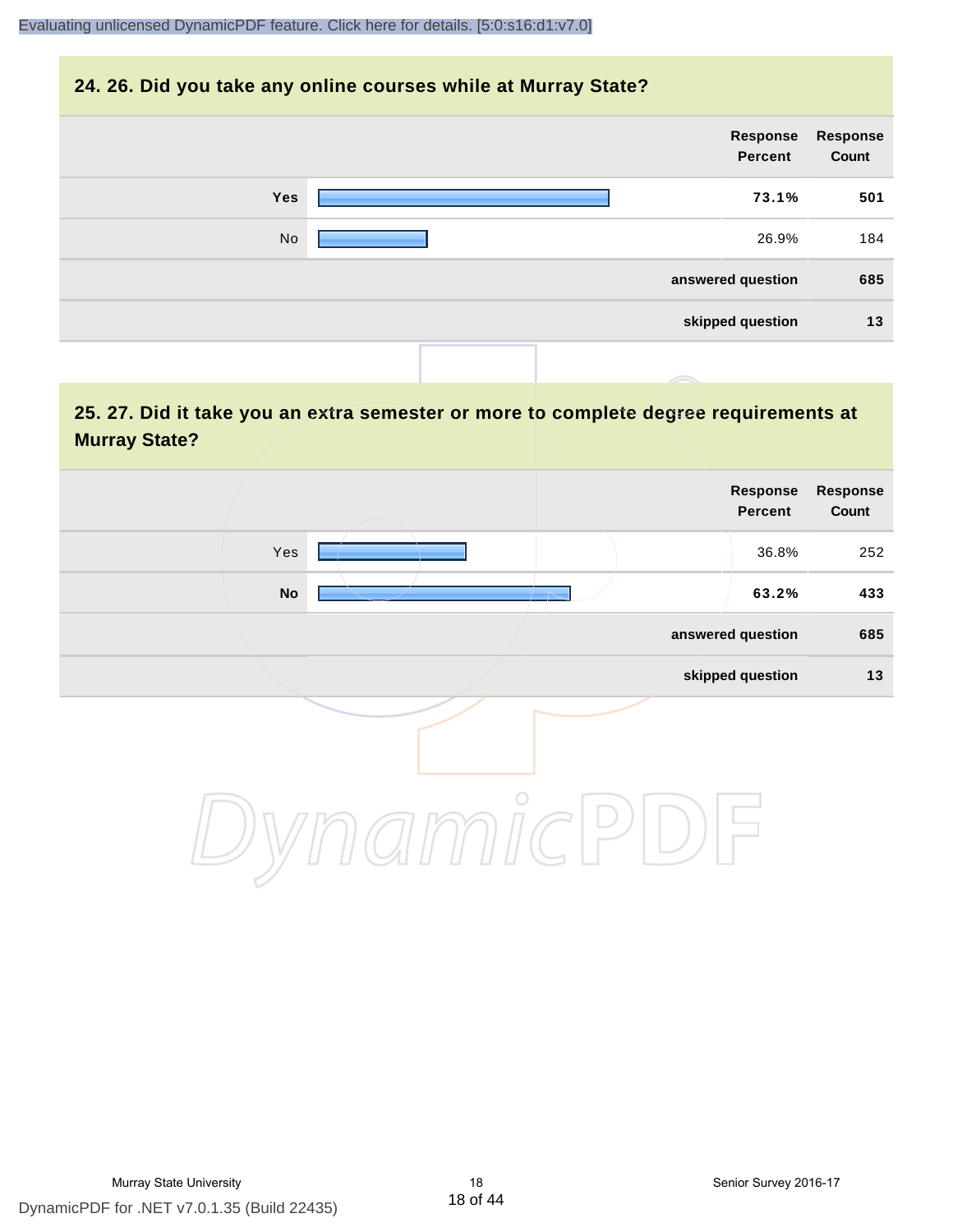# **26. 28. Why did it take you an extra semester or more? Response Response Percent Count** Work obligation limited my 15.5% 39 enrollment. Family obligations limited my 12.4% 31 enrollment. Tuition and other costs of 9.2% 23 attendance limited my enrollment. **A decision to change majors 41.8% 105 added to my requirements.** A required course or courses were 19.9% 50 not offered. Credits were lost transferring to 10.8% 27 Murray State. Other (please specify) 25.5% 64 **answered question 251 skipped question 447** DynamicPDF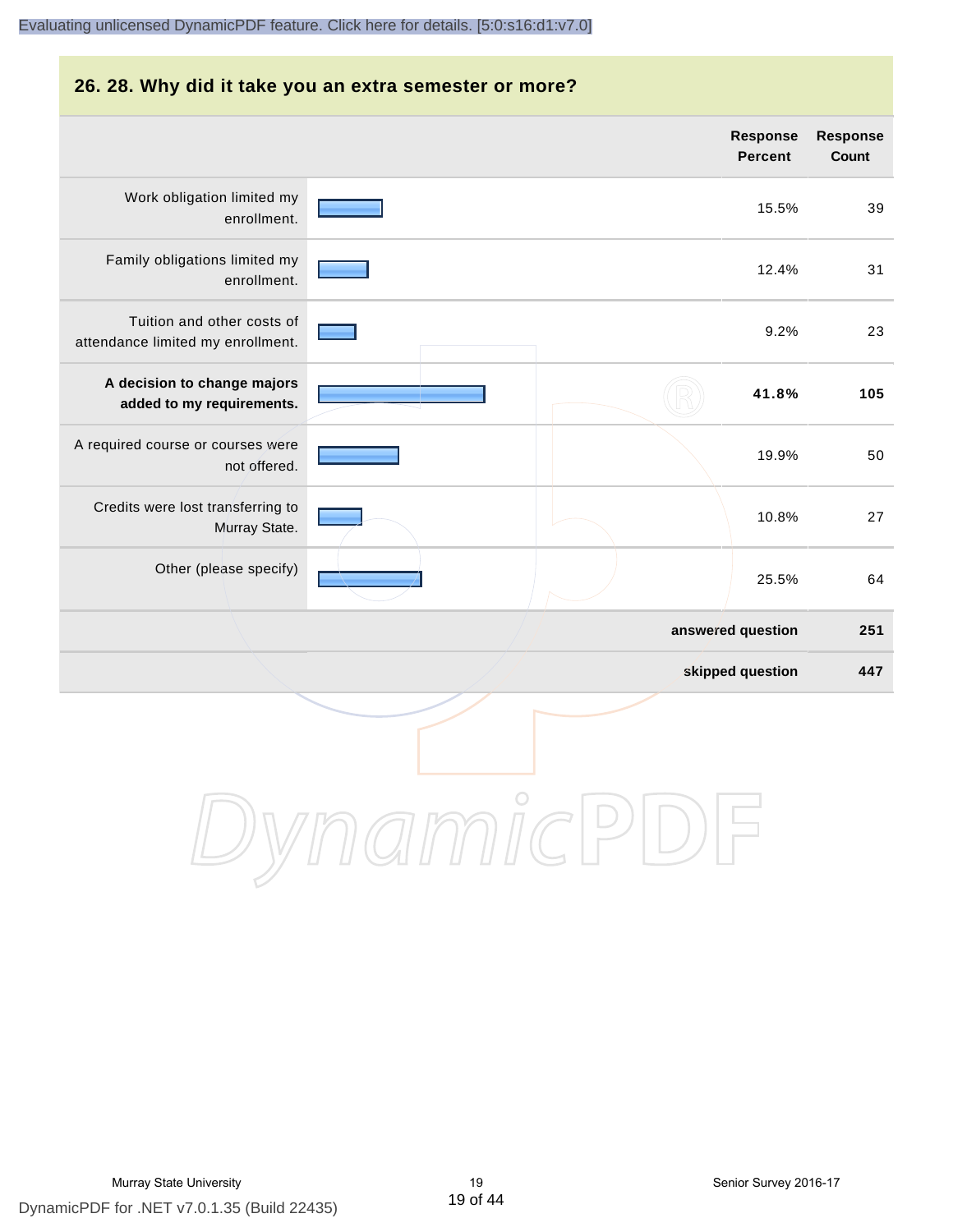| 26. 28. Why did it take you an extra semester or more? |     |
|--------------------------------------------------------|-----|
| answered question                                      | 251 |
| skipped question                                       | 447 |

# **27. 29. Did you have trouble getting any course(s) you needed while at Murray State?**

|                                                                            |  |  | <b>Response</b><br><b>Percent</b> | <b>Response</b><br>Count |
|----------------------------------------------------------------------------|--|--|-----------------------------------|--------------------------|
| Yes                                                                        |  |  | 21.8%                             | 149                      |
| <b>No</b>                                                                  |  |  | 78.2%                             | 534                      |
|                                                                            |  |  | answered question                 | 683                      |
|                                                                            |  |  | skipped question                  | 15                       |
|                                                                            |  |  |                                   |                          |
| 28. 30. Why did you have trouble getting the course?                       |  |  |                                   |                          |
|                                                                            |  |  | <b>Response</b><br><b>Percent</b> | Response<br>Count        |
| The course was not offered the<br>semester I needed it.                    |  |  | 43.5%                             | 64                       |
| The course was not offered at<br>hours convenient to my work<br>schedule.  |  |  | 6.1%                              | 9                        |
| The course was not offered at<br>hours suitable for my school<br>schedule. |  |  | 17.7%                             | 26                       |
| All course sections were closed.                                           |  |  | 27.2%                             | 40                       |
| I was unaware of the prerequisites<br>for the course.                      |  |  | 5.4%                              | 8                        |
|                                                                            |  |  | answered question                 | 147                      |
|                                                                            |  |  | skipped question                  | 551                      |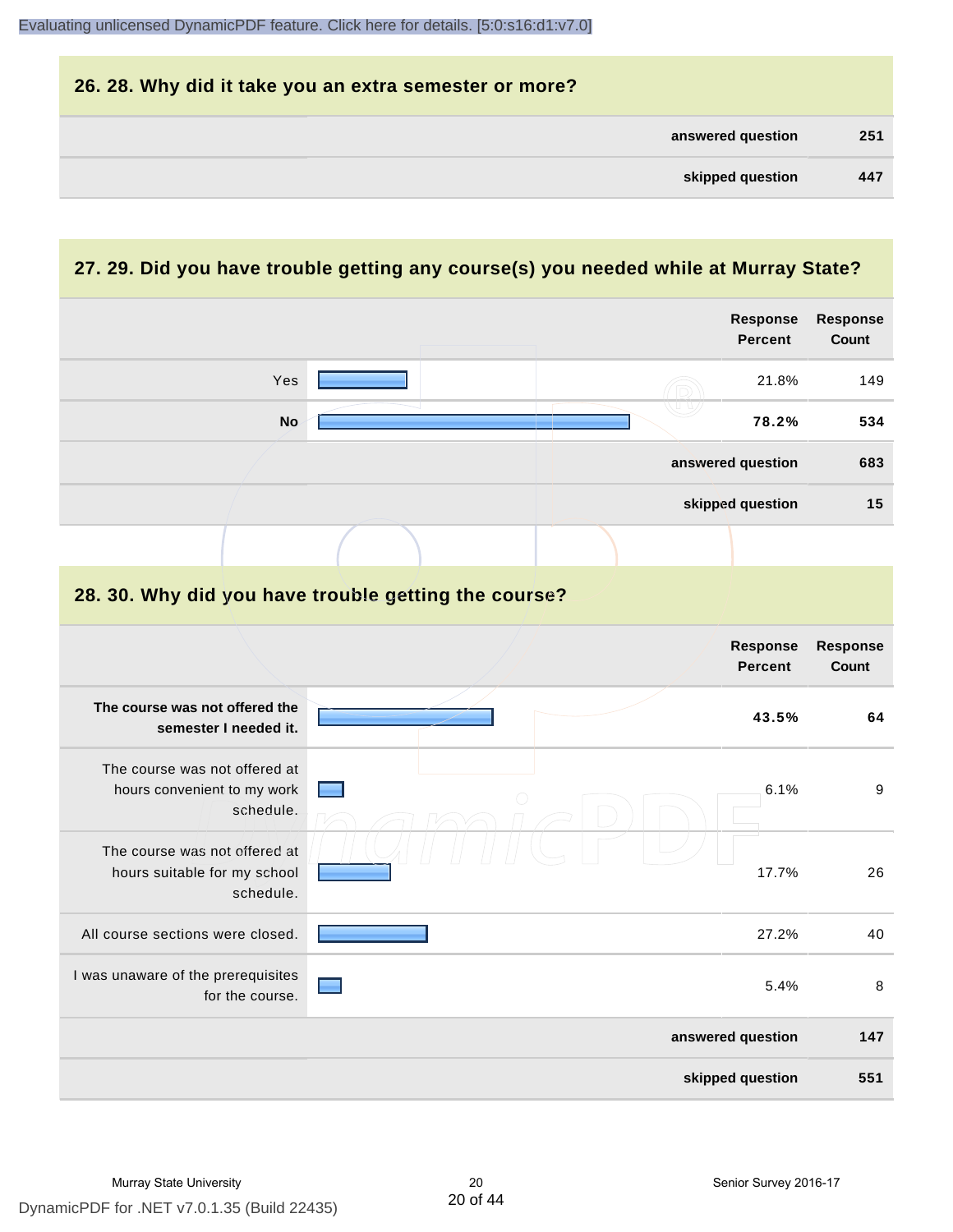# **29. 31. Which statement best describes your experience with off-campus coop/internship?**

|                                    |   | <b>Response</b><br><b>Percent</b> | <b>Response</b><br>Count |
|------------------------------------|---|-----------------------------------|--------------------------|
| Cannot judge; I did not have one.  |   | 44.4%                             | 300                      |
| My experience was very valuable.   |   | 34.9%                             | 236                      |
| My experience was valuable.        |   | 17.8%                             | 120                      |
| My experience was of little value. | Е | 2.7%                              | 18                       |
| My experience was of no value.     |   | 0.3%                              | 2                        |
|                                    |   | answered question                 | 676                      |
|                                    |   | skipped question                  | 22                       |
|                                    |   |                                   |                          |

# **30. 32. Which statement best describes your experience with on-campus facultydirected research, scholarly, or creative project?**

|                                    | <b>Response</b><br><b>Percent</b> | <b>Response</b><br>Count |
|------------------------------------|-----------------------------------|--------------------------|
| Cannot judge; I did not have one.  | 42.8%                             | 289                      |
| My experience was very valuable.   | 24.7%                             | 167                      |
| My experience was valuable.        | 27.1%                             | 183                      |
| My experience was of little value. | 4.7%<br>Ľ                         | 32                       |
| My experience was of no value.     | 0.7%                              | 5                        |
|                                    | answered question                 | 676                      |
|                                    | skipped question                  | 22                       |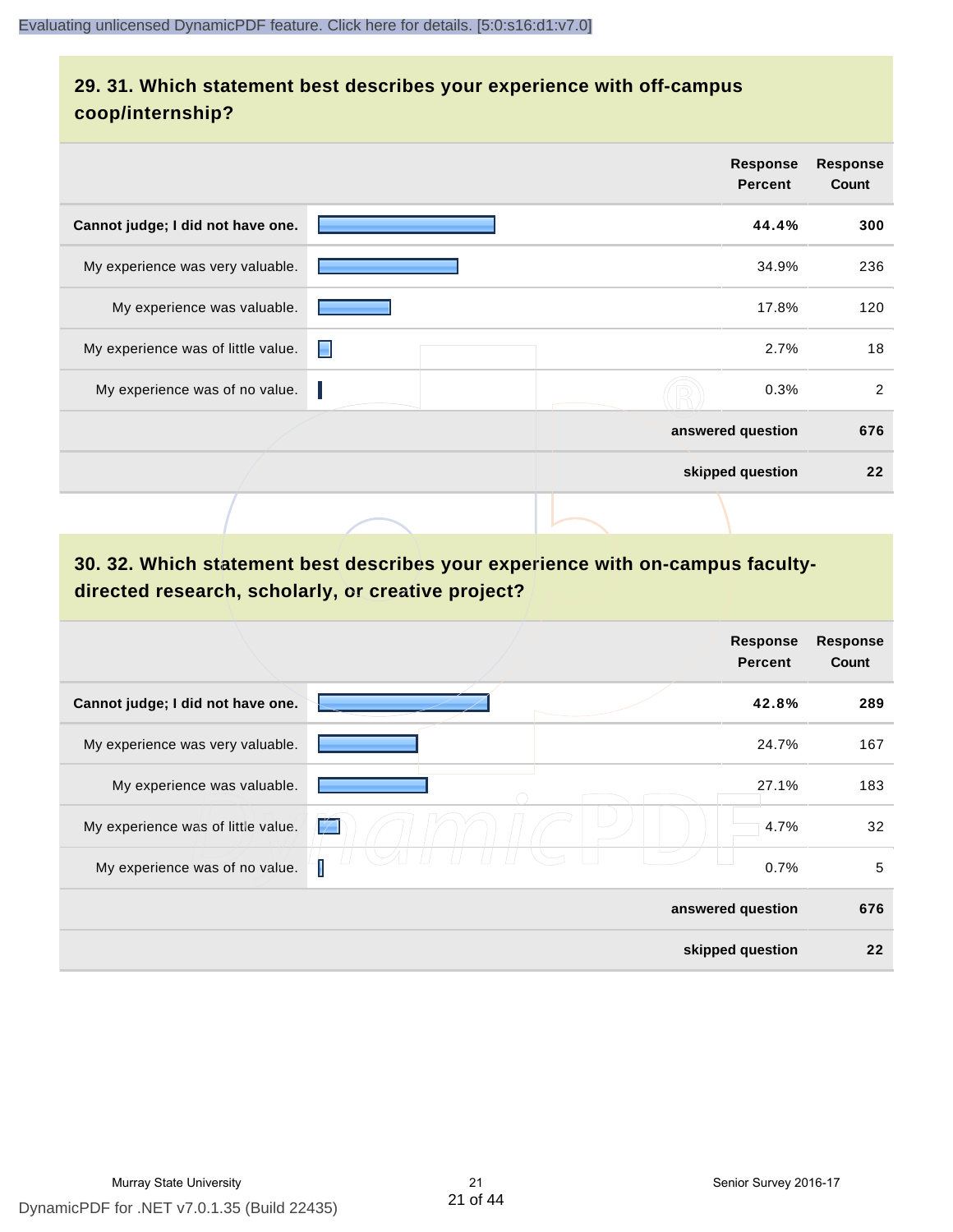# **31. 33. Which statement best describes your experience with academic advising in your major/area?**

|                                                          |                | <b>Response</b><br><b>Percent</b> | Response<br>Count |
|----------------------------------------------------------|----------------|-----------------------------------|-------------------|
| Cannot judge; I did not make use<br>of the opportunity.  | $\blacksquare$ | 2.7%                              | 18                |
| I was satisfied with information my<br>adviser provided. |                | 85.4%                             | 578               |
| Advice was inaccurate,<br>incomplete, or misleading.     |                | 10.5%                             | 71                |
| My adviser was not available.                            | Į              | 1.5%                              | 10                |
|                                                          |                | answered question                 | 677               |
|                                                          |                | skipped question                  | 21                |
|                                                          | amnicl         | $\overset{\smile}{\smile}$        |                   |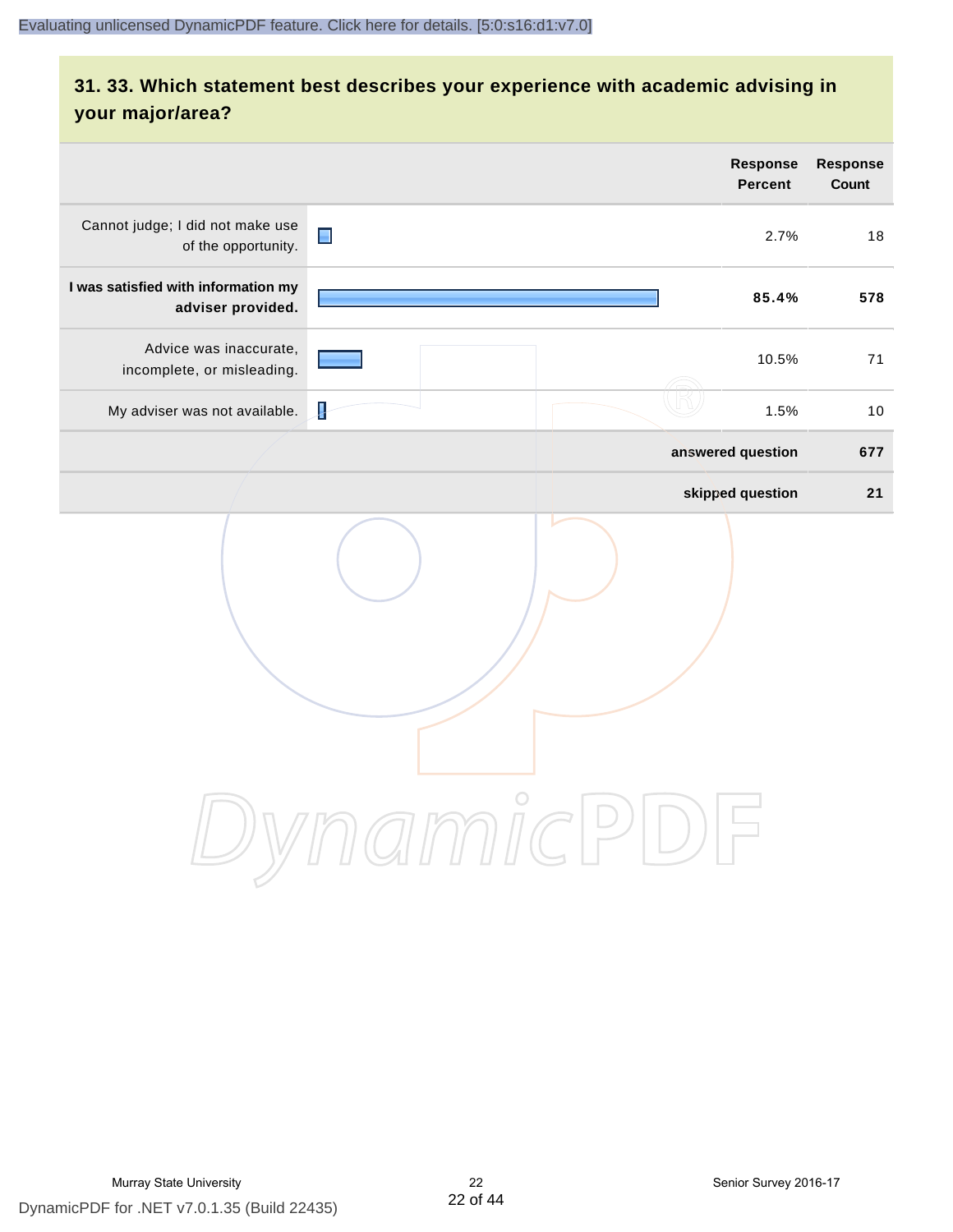# **31. 33. Which statement best describes your experience with academic advising in your major/area?**

| answered question | 677 |
|-------------------|-----|
| skipped question  | 21  |

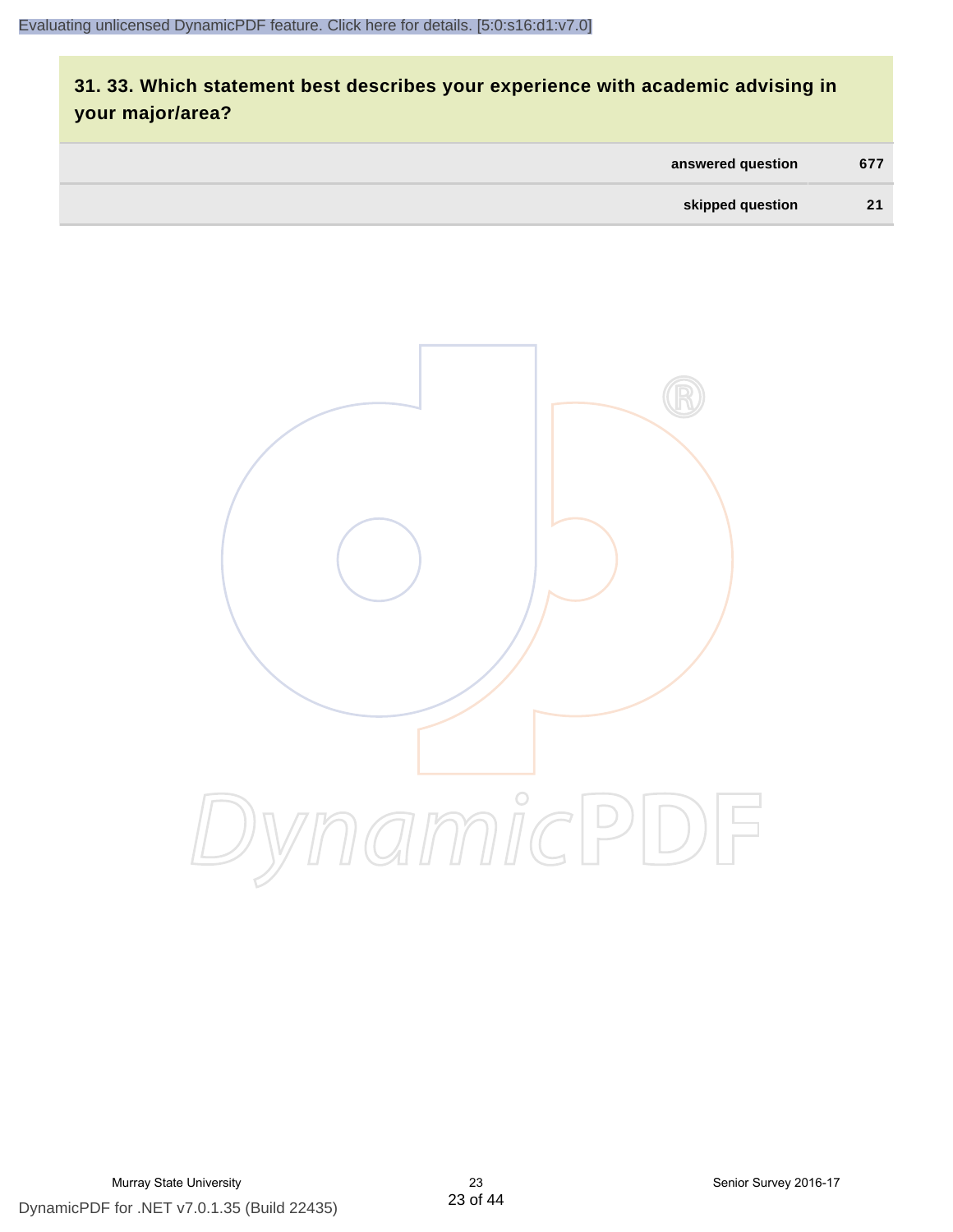# **32. Questions 34-48 For each of these items, indicate the extent to which you were satisfied.**

|                                                                                                                                                       | <b>Very</b><br>satisfied | <b>Satisfied</b> | <b>Dissatisfied</b> | <b>Very</b><br>dissatisfied | Rating<br>Average | Rating<br>Count |
|-------------------------------------------------------------------------------------------------------------------------------------------------------|--------------------------|------------------|---------------------|-----------------------------|-------------------|-----------------|
| 34. Class size relative to type of<br>course                                                                                                          | 45.8% (301)              | 53.1%<br>(349)   | $0.8\%$ (5)         | $0.3\%$ (2)                 | 3.44              | 657             |
| 35. Out-of-class availability of<br>faculty                                                                                                           | 34.4% (226)              | 60.7%<br>(399)   | $4.1\%$ (27)        | $0.8\%$ (5)                 | 3.29              | 657             |
| 36. Effectiveness of your high<br>school preparation for college work                                                                                 | 22.7% (149)              | 50.8%<br>(334)   | 21.2% (139)         | $5.3\%$ (35)                | 2.91              | 657             |
| 37. Fairness of faculty in their<br>treatment of individual students                                                                                  | 32.3% (212)              | 61.8%<br>(406)   | $4.4\%$ (29)        | $1.5\%$ (10)                | 3.25              | 657             |
| 38. Overall quality of instruction at<br><b>Murray State</b>                                                                                          | 35.4% (233)              | 59.7%<br>(393)   | $3.8\%$ (25)        | $1.1\%$ (7)                 | 3.29              | 658             |
| 39. Quality of instruction in<br><b>University Studies (General</b><br>Education) courses                                                             | 23.9% (156)              | 65.3%<br>(426)   | $9.2\%$ (60)        | $1.5\%$ (10)                | 3.12              | 652             |
| 40. Quality of instruction in your<br>major                                                                                                           | 48.1%<br>(316)           | 47.0% (309)      | $3.0\%$ (20)        | $1.8\%$ (12)                | 3.41              | 657             |
| 41. Clarity of program objectives in<br>your major                                                                                                    | 43.2% (284)              | 49.2%<br>(323)   | $6.1\%$ (40)        | $1.5\%$ (10)                | 3.34              | 657             |
| 42. Intellectual challenge of the<br>academic program                                                                                                 | 39.6% (260)              | 56.1%<br>(368)   | $3.4\%$ (22)        | $0.9\%$ (6)                 | 3.34              | 656             |
| 43. Encouragement and<br>information from your major<br>department for employment after<br>graduation                                                 | 36.8% (241)              | 49.2%<br>(322)   | $10.1\%$ (66)       | 4.0% (26)                   | 3.19              | 655             |
| 44. Availability of opportunities to<br>engage in a faculty-mentored<br>research, scholarly, or creative<br>project in your area of<br>study/interest | 29.6% (194)              | 54.5%<br>(357)   | 12.7% (83)          | $3.2\%$ (21)                | 3.11              | 655             |
| 45. Library hours                                                                                                                                     | 37.3% (243)              | 56.4%            | 4.9% (32)           | $1.4\%$ (9)                 | 3.30              | 652             |
|                                                                                                                                                       |                          |                  |                     |                             | answered question | 659             |
|                                                                                                                                                       |                          |                  |                     |                             | skipped question  | 39              |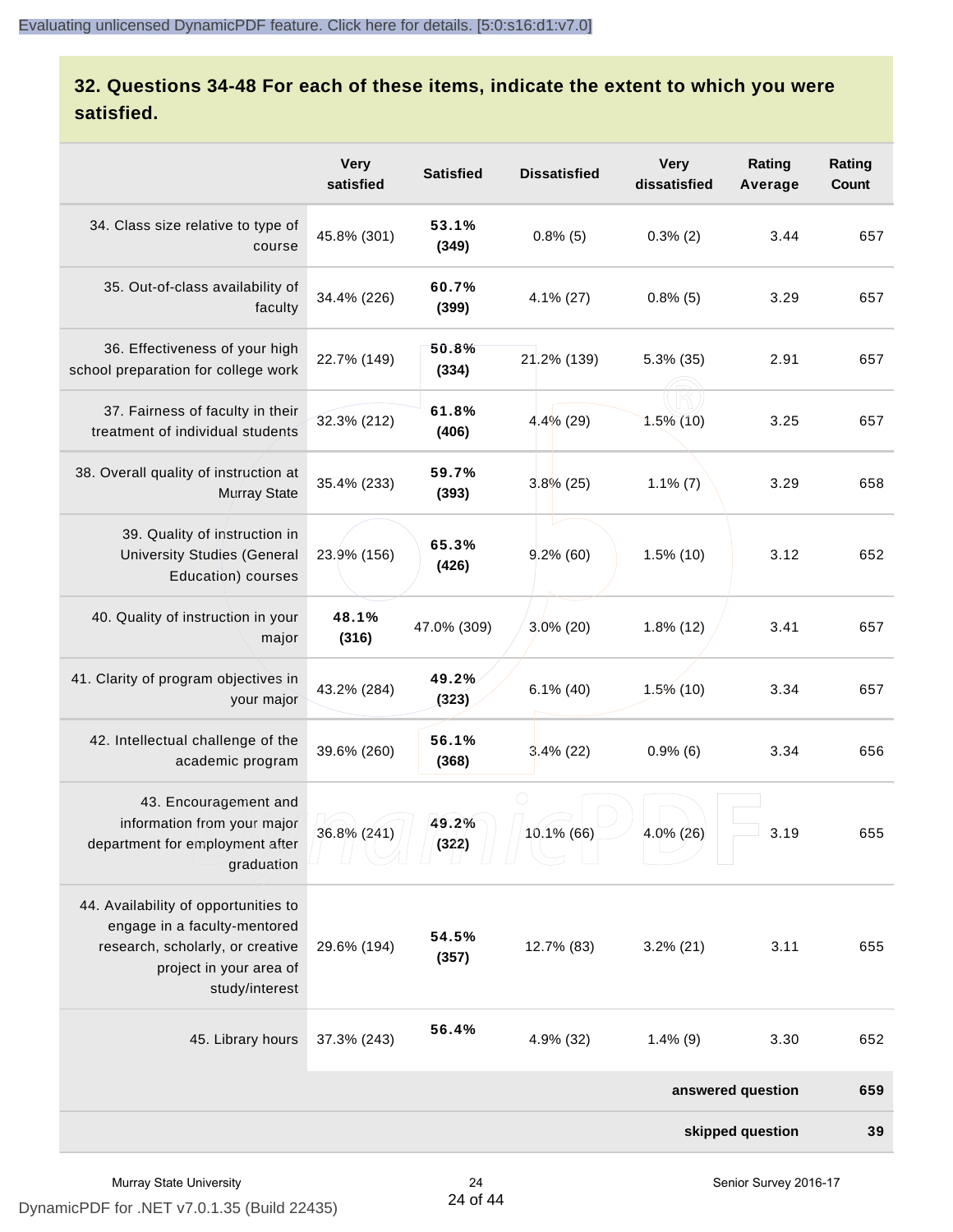# **32. Questions 34-48 For each of these items, indicate the extent to which you were satisfied.**

|                                                                                                                              |             | (368)          |           |                   |                  |     |
|------------------------------------------------------------------------------------------------------------------------------|-------------|----------------|-----------|-------------------|------------------|-----|
| 46 Effectiveness of library<br>personnel in meeting your<br>information needs                                                | 33.0% (213) | 60.5%<br>(391) | 5.3% (34) | $1.2\%$ (8)       | 3.25             | 646 |
| 47. Access to on-hand or<br>electronic library resources                                                                     | 35.6% (233) | 59.2%<br>(388) | 4.4% (29) | $0.8\%$ (5)       | 3.30             | 655 |
| 48. Computer, individual and group<br>work spaces available within<br>University Libraries (Waterfield,<br>Pogue and Overby) | 31.4% (203) | 59.9%<br>(387) | 7.0% (45) | $1.7\%$ (11)      | 3.21             | 646 |
|                                                                                                                              |             |                |           | answered question |                  | 659 |
|                                                                                                                              |             |                |           |                   | skipped question | 39  |
|                                                                                                                              |             | l man l        |           |                   |                  |     |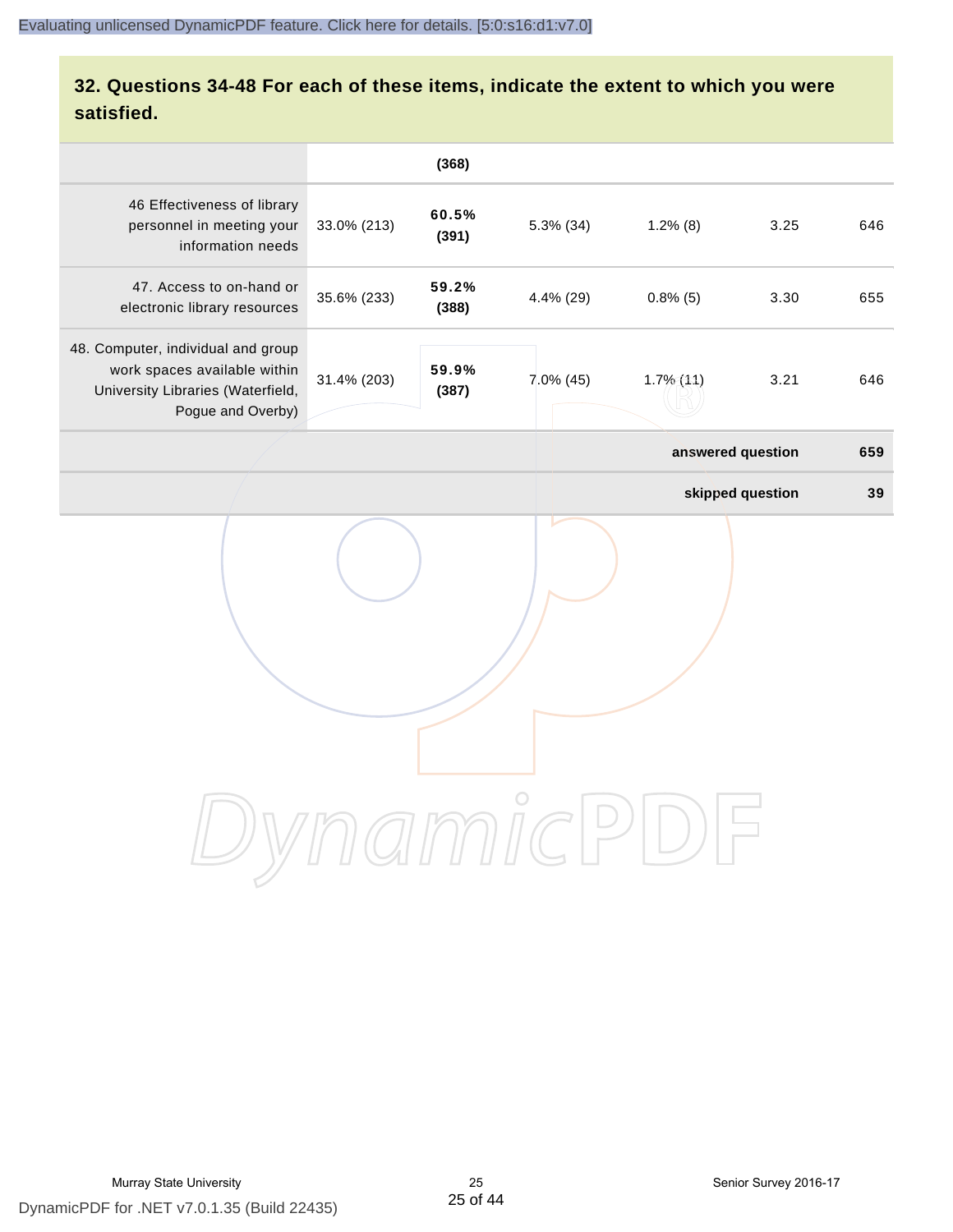**33. Questions 49-55 University Studies is designed to offer you a broad base of skills and knowledge and to prepare you for upper division study. Please indicate how effective University Studies at Murray State was in helping you achieve these goals.**

|                                                                            | <b>Very</b><br>effective | <b>Effective</b> | <b>Ineffective</b> | <b>Very</b><br>ineffective | Rating<br>Average | Rating<br>Count |
|----------------------------------------------------------------------------|--------------------------|------------------|--------------------|----------------------------|-------------------|-----------------|
| 49. Writing skills                                                         | 32.5% (207)              | 60.5% (385)      | $6.9\%$ (44)       | $0.0\%$ (0)                | 3.26              | 636             |
| 50. Speaking skills                                                        | 34.9% (222)              | 60.0% (382)      | 4.7% (30)          | $0.5\%$ (3)                | 3.29              | 637             |
| 51. Critical thinking skills                                               | 37.9% (241)              | 57.2% (364)      | 4.4% (28)          | $0.5\%$ (3)                | 3.33              | 636             |
| 52. Technology skills/computer<br>skills                                   | 30.0% (191)              | 60.7% (386)      | $8.0\%$ (51)       | $1.3\%$ (8)                | 3.19              | 636             |
| 53. General knowledge in the<br>liberal arts and sciences                  | 25.9% (165)              | 63.9% (407)      | $8.9\%$ (57)       | $1.3\%$ (8)                | 3.14              | 637             |
| 54. International perspectives                                             | 25.1% (160)              | 61.4% (391)      | 10.7% (68)         | $2.8\%$ (18)               | 3.09              | 637             |
| 55. Stimulation of interest in areas<br>outside your chosen field of study | 29.2% (186)              | 59.3% (378)      | $9.1\%$ (58)       | $2.4\%$ (15)               | 3.15              | 637             |
|                                                                            |                          |                  |                    |                            | answered question | 638             |

**skipped question 60**

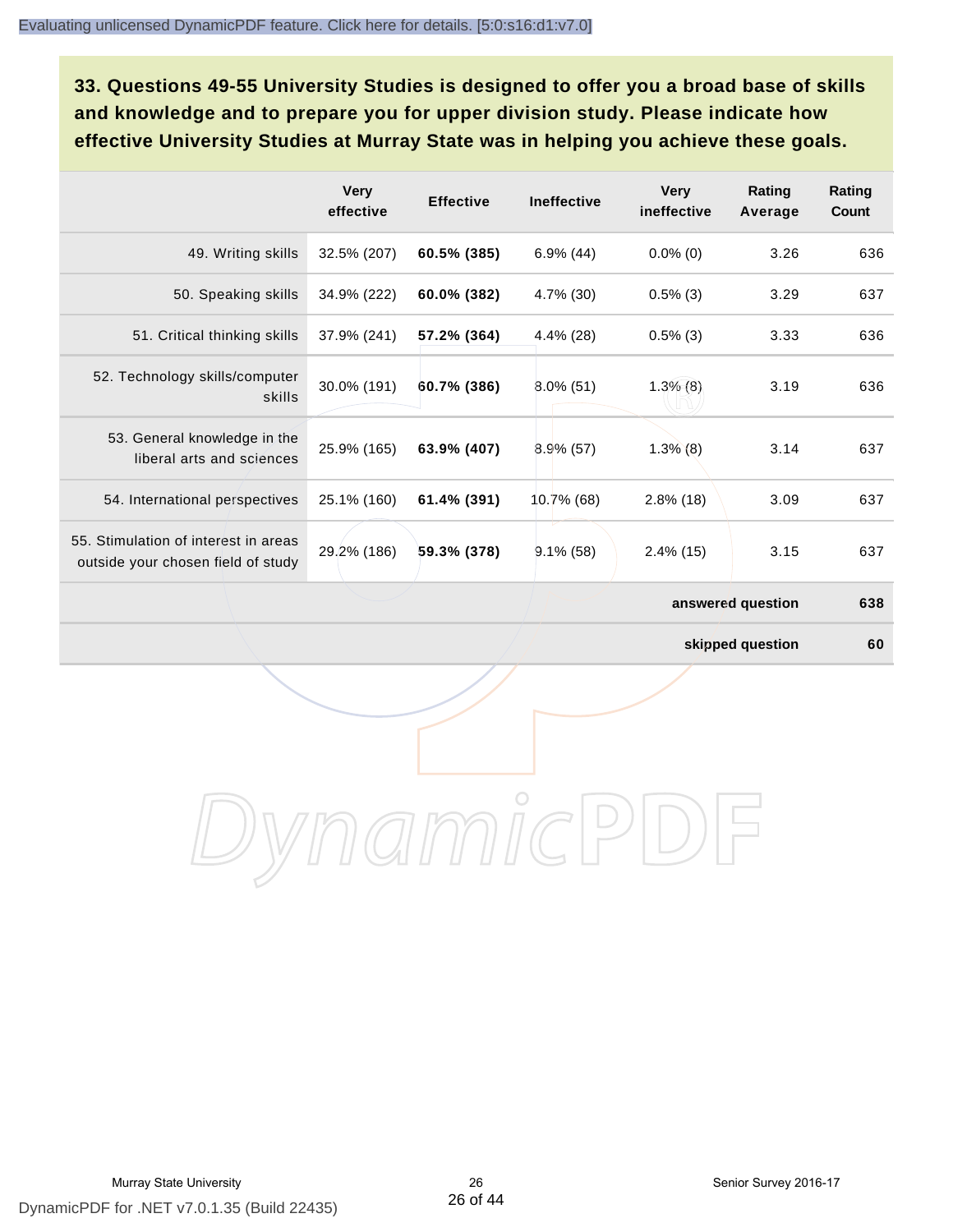**33. Questions 49-55 University Studies is designed to offer you a broad base of skills and knowledge and to prepare you for upper division study. Please indicate how effective University Studies at Murray State was in helping you achieve these goals.**

| 60<br>skipped question | 638 | answered question |  |
|------------------------|-----|-------------------|--|
|                        |     |                   |  |

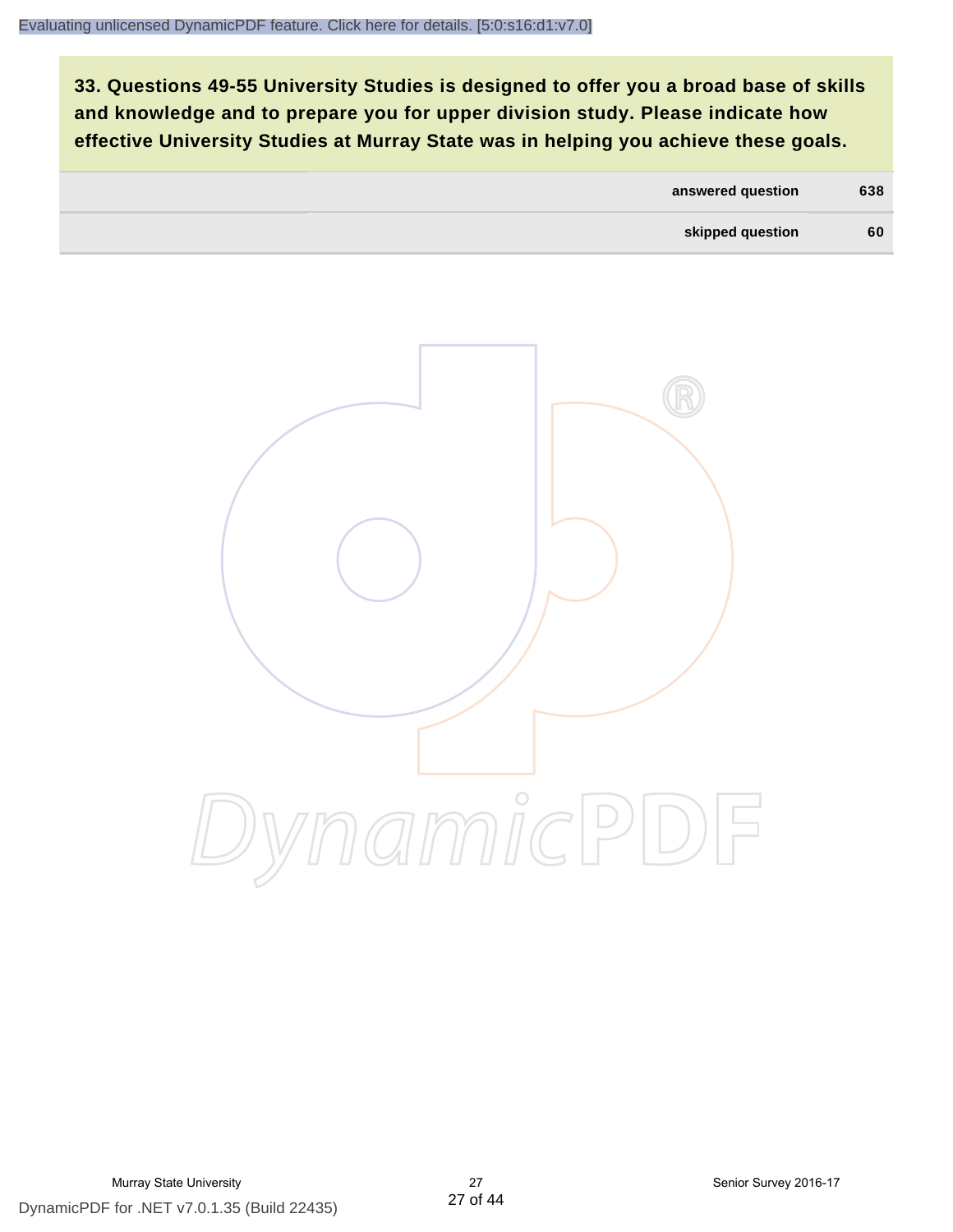**34. Questions 56-89For each of these services, activities or programs that you used, please indicate the extent to which you were satisfied that they met your needs. For those that you did not use, mark the "Did Not Use" option.**

|                                                                                    | <b>Very</b><br>satisfied | <b>Satisfied</b> | <b>Dissatisfied</b> | <b>Very</b><br>dissatisfied | <b>Did</b><br><b>Not</b><br><b>Use</b> | Rating<br>Average | Rating<br>Count |
|------------------------------------------------------------------------------------|--------------------------|------------------|---------------------|-----------------------------|----------------------------------------|-------------------|-----------------|
| 56. African-American/Multicultural<br><b>Student Services</b>                      | 7.2%<br>(45)             | 12.5%<br>(78)    | $1.0\%$ (6)         | $0.6\%$ (4)                 | 78.7%<br>(491)                         | 3.23              | 624             |
| 57. Blackboard/Canvas                                                              | 29.3%<br>(183)           | 66.3%<br>(414)   | $3.0\%$ (19)        | $0.8\%$ (5)                 | 0.5%<br>(3)                            | 3.25              | 624             |
| 58. Career Services Office                                                         | 14.2%<br>(88)            | 41.9%<br>(260)   | $3.4\%$ (21)        | $0.5\%$ (3)                 | 40.1%<br>(249)                         | 3.16              | 621             |
| 59. Cultural programming and<br>activities                                         | 8.2%<br>(51)             | 22.5%<br>(140)   | $1.1\%$ (7)         | $0.5\%$ (3)                 | 67.6%<br>(420)                         | 3.19              | 621             |
| 60. Degree audit (MAP report)                                                      | 37.3%<br>(232)           | 54.2%<br>(337)   | $1.8\%$ (11)        | $0.3\%$ (2)                 | 6.4%<br>(40)                           | 3.37              | 622             |
| 61. Financial Aid Office customer<br>service                                       | 19.3%<br>(120)           | 51.6%<br>(321)   | $9.0\%$ (56)        | $4.3\%$ (27)                | 15.8%<br>(98)                          | 3.02              | 622             |
| 62. Dining Services                                                                | 13.5%<br>(84)            | 48.2%<br>(300)   | 10.0% (62)          | $2.6\%$ (16)                | 25.7%<br>(160)                         | 2.98              | 622             |
| 63. Graduation Office                                                              | 17.2%<br>(107)           | 53.4%<br>(332)   | $3.5\%$ (22)        | $1.1\%$ (7)                 | 24.8%<br>(154)                         | 3.15              | 622             |
| 64. Greek life and activities                                                      | 15.8%<br>(98)            | 20.0%<br>(124)   | $1.4\%$ (9)         | 1.6% (10)                   | 61.2%<br>(380)                         | 3.29              | 621             |
| 65. Health Services                                                                | 19.3%<br>(120)           | 40.0%<br>(249)   | $6.6\%$ (41)        | $1.0\%$ (6)                 | 33.1%<br>(206)                         | 3.16              | 622             |
| 66. Honor Societies/Departmental<br><b>Clubs/Special Interest</b><br>Organizations | 16.4%<br>(102)           | 37.0%<br>(230)   | $2.3\%$ (14)        | $1.4\%$ (9)                 | 42.8%<br>(266)                         | 3.20              | 621             |
| 67. International programs and<br>activities                                       | 10.6%<br>(66)            | 17.4%<br>(108)   | $0.8\%$ (5)         | $0.5\%$ (3)                 | 70.7%<br>(440)                         | 3.30              | 622             |
|                                                                                    |                          |                  |                     |                             |                                        | answered question | 627             |
|                                                                                    |                          |                  |                     |                             |                                        | skipped question  | 71              |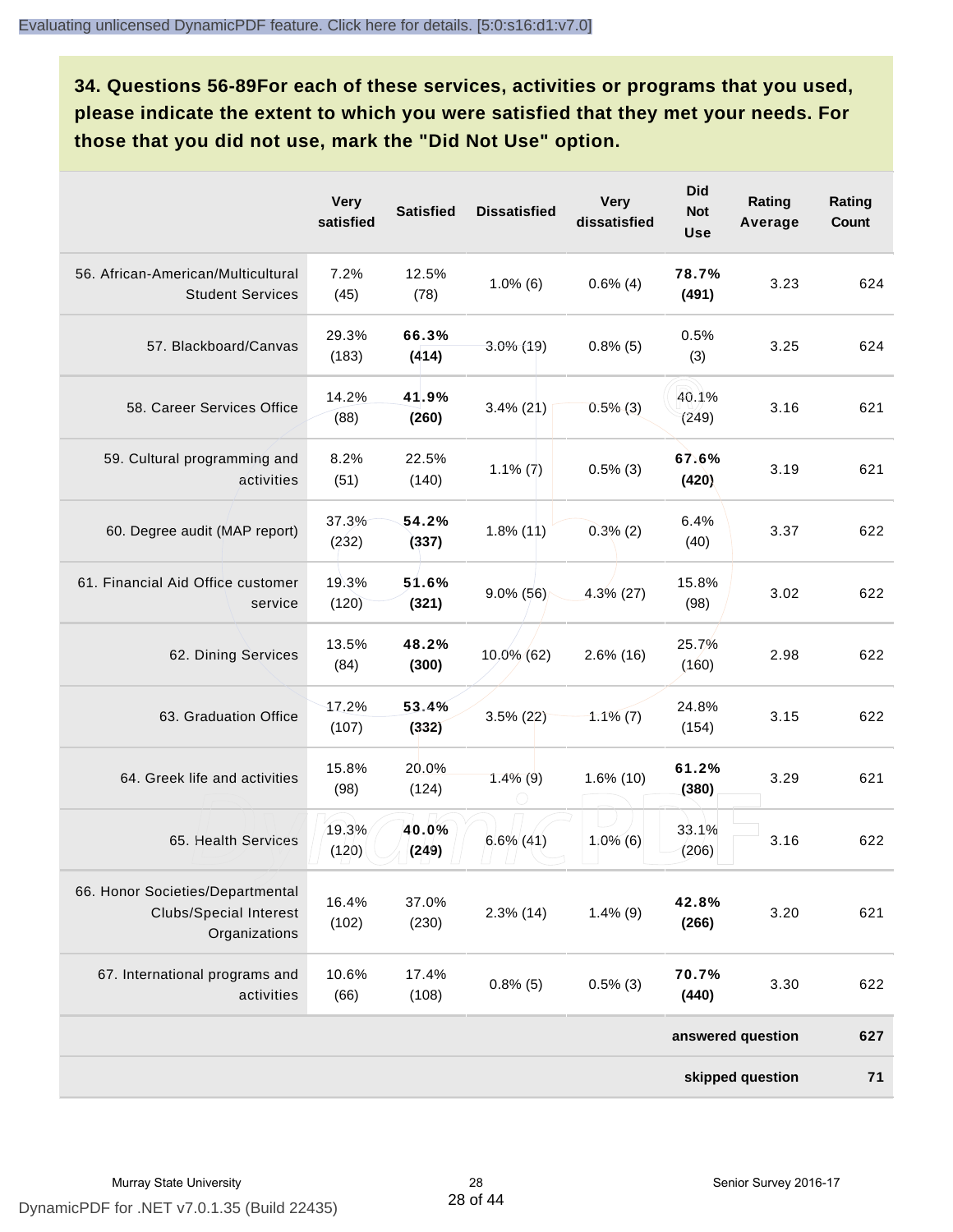**34. Questions 56-89For each of these services, activities or programs that you used, please indicate the extent to which you were satisfied that they met your needs. For those that you did not use, mark the "Did Not Use" option.**

| 68. International student support<br>services                    | 6.5%<br>(40)   | 12.0%<br>(74)  | $1.1\%$ (7)  | $0.3\%$ (2)  | 80.1%<br>(496)    | 3.24 | 619 |
|------------------------------------------------------------------|----------------|----------------|--------------|--------------|-------------------|------|-----|
| 69. Internet and wireless access<br>for study and research needs | 22.0%<br>(136) | 57.4%<br>(355) | $8.1\%$ (50) | $2.1\%$ (13) | 10.5%<br>(65)     | 3.11 | 619 |
| 70. Intramural Sports and<br>Recreation                          | 16.0%<br>(99)  | 29.9%<br>(185) | $1.8\%$ (11) | $0.3\%$ (2)  | 52.0%<br>(322)    | 3.28 | 619 |
| 71. LGBT programs                                                | 4.7%<br>(29)   | 12.6%<br>(78)  | $1.3%$ (8)   | $0.3\%$ (2)  | 81.1%<br>(501)    | 3.15 | 618 |
| 72. Lowry Center/Developmental<br>courses and tutoring           | 7.6%<br>(47)   | 17.4%<br>(107) | $1.3\%$ (8)  | $0.0\%$ (0)  | 73.7%<br>(453)    | 3.24 | 615 |
| 73. Library                                                      | 29.8%<br>(185) | 51.8%<br>(321) | $3.2\%$ (20) | $1.0\%$ (6)  | 14.2%<br>(88)     | 3.29 | 620 |
| 74. MSU web site                                                 | 28.2%<br>(174) | 63.4%<br>(391) | $5.0\%$ (31) | $0.3\%$ (2)  | 3.1%<br>(19)      | 3.23 | 617 |
| 75. NCAA Sports                                                  | 14.2%<br>(88)  | 24.4%<br>(151) | $2.1\%$ (13) | $0.6\%$ (4)  | 58.6%<br>(362)    | 3.26 | 618 |
| 76. Online courses that are not<br><b>Blackboard or Canvas</b>   | 9.4%<br>(58)   | 24.2%<br>(150) | $3.2\%$ (20) | $1.0\%$ (6)  | 62.2%<br>(385)    | 3.11 | 619 |
| 77. Public Safety/Security<br>Services                           | 19.9%<br>(123) | 43.5%<br>(269) | $4.2\%$ (26) | 1.9% (12)    | 30.4%<br>(188)    | 3.17 | 618 |
| 78. Registration through myGate                                  | 28.8%<br>(179) | 63.1%<br>(392) | 4.8% (30)    | $1.6\%$ (10) | 1.6%<br>(10)      | 3.21 | 621 |
| 79. Residential College<br>programming and activities            | 15.7%<br>(97)  | 34.7%<br>(215) | $2.6\%$ (16) | 1.6% (10)    | 45.4%<br>(281)    | 3.18 | 619 |
| 80. Scholarships/grants/student<br>employment                    | 25.7%<br>(160) | 52.6%<br>(327) | $6.9\%$ (43) | $1.0\%$ (6)  | 13.8%<br>(86)     | 3.20 | 622 |
| 81. Services for non-traditional<br>students                     | 7.6%<br>(47)   | 17.4%<br>(108) | $3.1\%$ (19) | $1.8\%$ (11) | 70.1%<br>(434)    | 3.03 | 619 |
|                                                                  |                |                |              |              | answered question |      | 627 |
|                                                                  |                |                |              |              | skipped question  |      | 71  |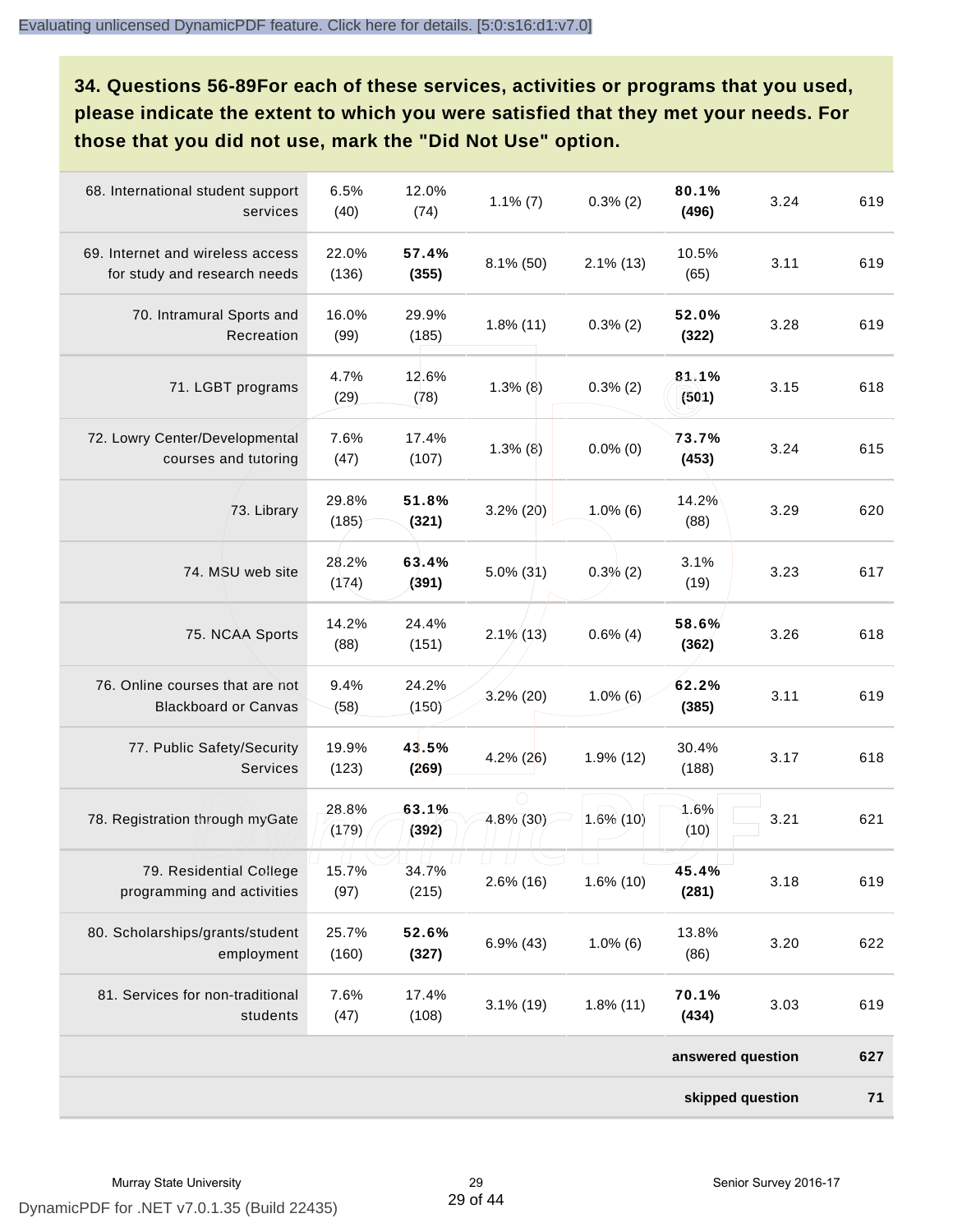**34. Questions 56-89For each of these services, activities or programs that you used, please indicate the extent to which you were satisfied that they met your needs. For those that you did not use, mark the "Did Not Use" option.**

| 82. Student Disability Services<br>(SDS) | 9.9%<br>(61)   | 12.0%<br>(74)  | $0.6\%$ (4)  | $0.3\%$ (2) | 77.2%<br>(478)    | 3.38 | 619 |
|------------------------------------------|----------------|----------------|--------------|-------------|-------------------|------|-----|
| 83. Transcript requests                  | 16.6%<br>(103) | 47.6%<br>(295) | $6.0\%$ (37) | $1.5\%$ (9) | 28.4%<br>(176)    | 3.11 | 620 |
| 84. Student Support Services<br>(SSS)    | 10.7%<br>(66)  | 17.9%<br>(110) | $1.0\%$ (6)  | $0.0\%$ (0) | 70.4%<br>(433)    | 3.33 | 615 |
| 85. Transfer Center                      | 15.5%<br>(96)  | 32.0%<br>(198) | $2.8\%$ (17) | $0.5\%$ (3) | 49.2%<br>(304)    | 3.23 | 618 |
| 86. University Counseling Services       | 10.2%<br>(63)  | 14.7%<br>(91)  | $2.9\%$ (18) | $0.6\%$ (4) | 71.6%<br>(443)    | 3.21 | 619 |
| 87. Veteran Services                     | 7.6%<br>(47)   | $8.8\%$ (54)   | $0.3\%$ (2)  | $0.5\%$ (3) | 82.8%<br>(511)    | 3.37 | 617 |
| 88. Wellness Center                      | 30.0%<br>(186) | 43.1%<br>(267) | $2.7\%$ (17) | $0.3\%$ (2) | 23.7%<br>(147)    | 3.35 | 619 |
| 89. Women's Center                       | 7.3%<br>(45)   | 12.0%<br>(74)  | $0.8\%$ (5)  | $0.2\%$ (1) | 79.7%<br>(491)    | 3.30 | 616 |
|                                          |                |                |              |             | answered question |      | 627 |

**skipped question 71**

DynamicPDF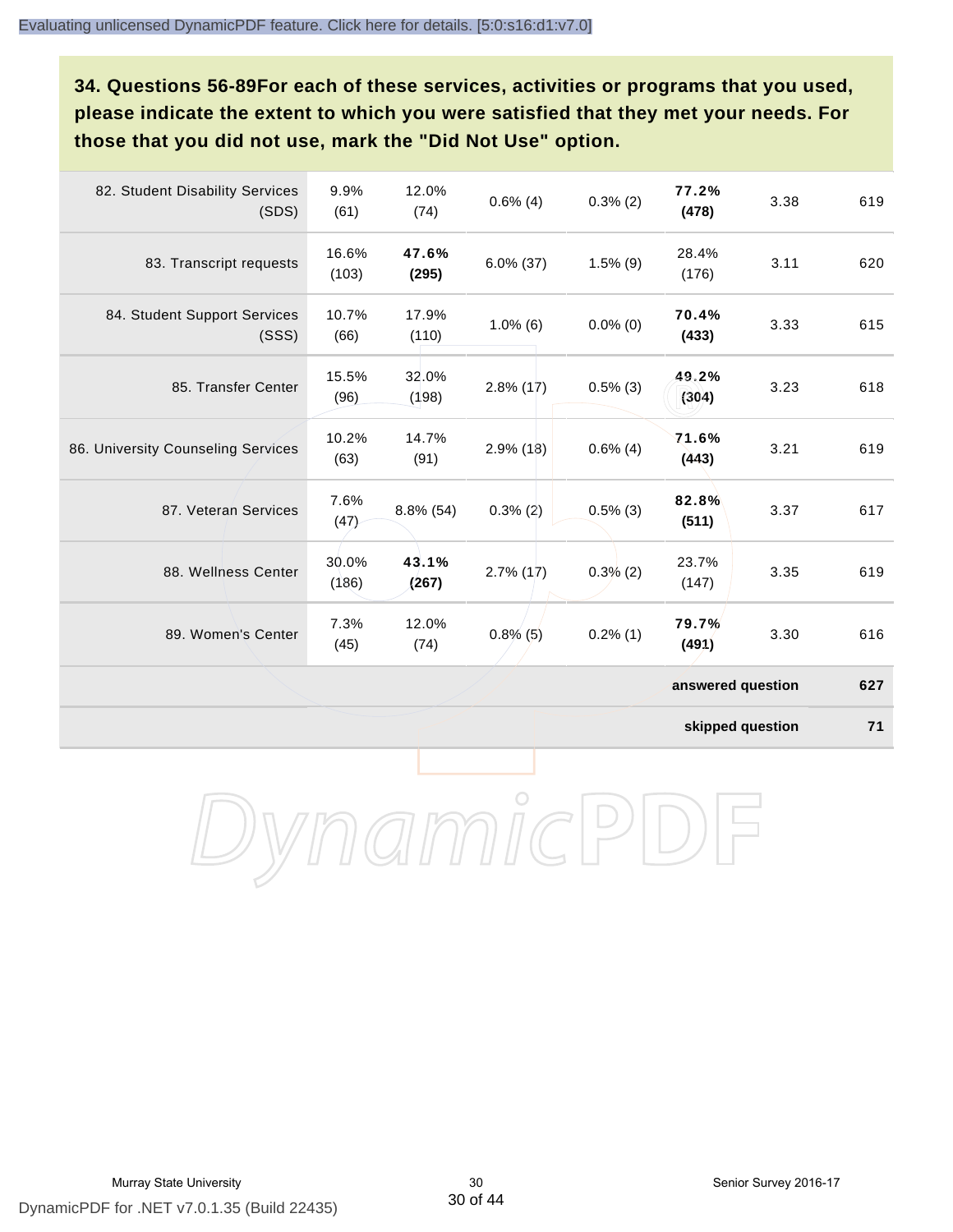# **35. 90. To what extent did you participate in Residential College activities?**

|                     | Response<br>Percent | Response<br>Count |
|---------------------|---------------------|-------------------|
| Did not participate | 49.1%               | 306               |
| Frequently          | 11.6%               | 72                |
| Occasionally        | 19.7%               | 123               |
| Seldom              | 19.6%               | 122               |
|                     | answered question   | 623               |
|                     | skipped question    | 75                |
|                     | mamicPD             |                   |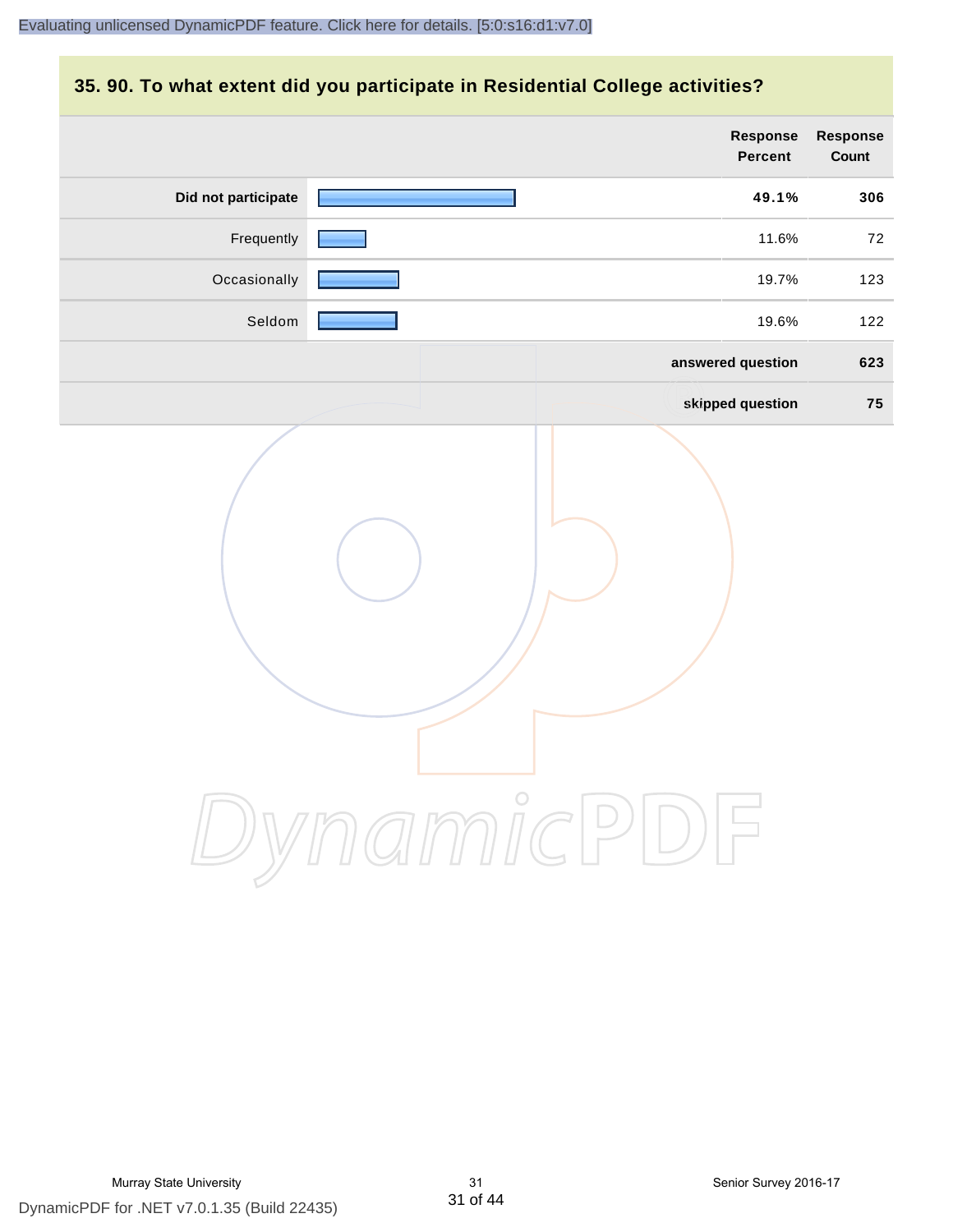# **35. 90. To what extent did you participate in Residential College activities?**

| answered question |  | 623 |
|-------------------|--|-----|
|-------------------|--|-----|

# **36. 91. Which phrase best describes your opinion of Residential Colleges?**

|                                                  |                | <b>Response</b><br>Percent | <b>Response</b><br>Count |
|--------------------------------------------------|----------------|----------------------------|--------------------------|
| Not familiar with Residential<br><b>Colleges</b> |                | 38.7%                      | 241                      |
| Very positive                                    |                | 15.4%                      | 96                       |
| Positive                                         |                | 36.9%                      | 230                      |
| Negative                                         |                | 7.9%                       | 49                       |
| Very negative                                    | $\blacksquare$ | 1.1%                       | $\overline{7}$           |
|                                                  |                | answered question          | 623                      |
|                                                  |                | skipped question           | 75                       |
|                                                  |                |                            |                          |

# **37. 92. When you graduate how many times will you have studied abroad during your university career?**

|               | Response<br>Percent                                                                          | <b>Response</b><br>Count |
|---------------|----------------------------------------------------------------------------------------------|--------------------------|
| <b>None</b>   | <b>TELEVISION</b><br><u>Wandi</u><br>and a bar<br>- 133<br>- 1 - 1 -<br>The Control<br>81.0% | 503                      |
| One           | 16.1%                                                                                        | 100                      |
| Two           | П<br>2.3%                                                                                    | 14                       |
| Three or more | I<br>0.6%                                                                                    | $\overline{4}$           |
|               | answered question                                                                            | 621                      |
|               | skipped question                                                                             | 77                       |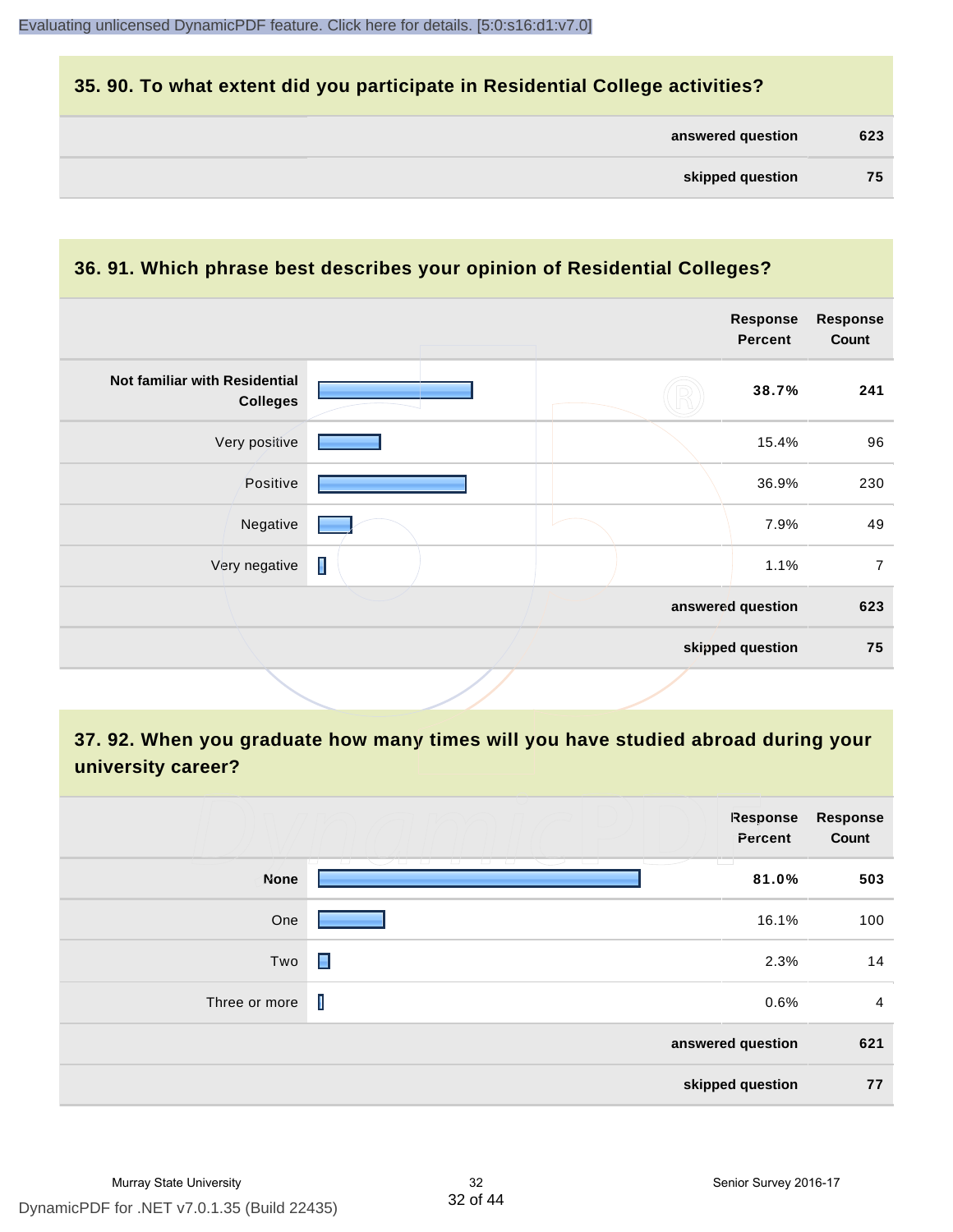**38. Questions 93-102 The University has formulated ten desired "Characteristics of the Murray State University Graduate." Please indicate how effective your MSU experience was in enhancing your abilities in each area.**

|                                                                                                                                                                      | <b>Very</b><br>effective | <b>Effective</b>        | <b>Ineffective</b> | <b>Very</b><br>ineffective | Rating<br>Average | Rating<br>Count |
|----------------------------------------------------------------------------------------------------------------------------------------------------------------------|--------------------------|-------------------------|--------------------|----------------------------|-------------------|-----------------|
| 93. Engage in mature,<br>independent and creative thought<br>and express that thought<br>effectively in oral and written<br>communication;                           | 41.1% (244)              | 55.5% (329)             | $2.9\%$ (17)       | $0.5\%$ (3)                | 3.37              | 593             |
| 94. Understand and apply the<br>critical and scientific<br>methodologies that academic<br>disciplines employ to discover<br>knowledge and ascertain its<br>validity; | 35.1% (208)              | 59.1% (350)             | $5.4\%$ (32)       | 0.3%(2)                    | 3.29              | 592             |
| 95. Apply sound standards of<br>information gathering, analysis<br>and evaluation to reach logical<br>decisions;                                                     | 38.4% (227)              | 58.0% (343)             | $3.4\%$ (20)       | $0.2\%$ (1)                | 3.35              | 591             |
| 96. Understand the roles and<br>applications of science and<br>technology in the solution of the<br>problems of a changing world;                                    | 33.6% (199)              | 60.8% (360)             | 5.4% (32)          | $0.2\%$ (1)                | 3.28              | 592             |
| 97. Demonstrate a critical<br>understanding of the world's<br>historical, literary, philosophical<br>and artistic traditions;                                        | 31.0% (183)              | 59.0% (348)             | $9.0\%$ (53)       | $1.0\%$ (6)                | 3.20              | 590             |
| 98. Understand the dynamics of<br>cultural diversity, of competing<br>economic and political systems,<br>and of complex moral and ethical<br>issues;                 |                          | 35.5% (210) 57.9% (342) | $5.1\%$ (30)       | $1.5\%$ (9)                | 3.27              | 591             |
| 99. Understand the nature of and<br>engage in ethical behavior and<br>responsible citizenship;                                                                       | 37.2% (220)              | 58.7% (347)             | $2.9\%$ (17)       | $1.2\%$ (7)                | 3.32              | 591             |
|                                                                                                                                                                      |                          |                         |                    |                            | answered question | 593             |
|                                                                                                                                                                      |                          |                         |                    |                            | skipped question  | 105             |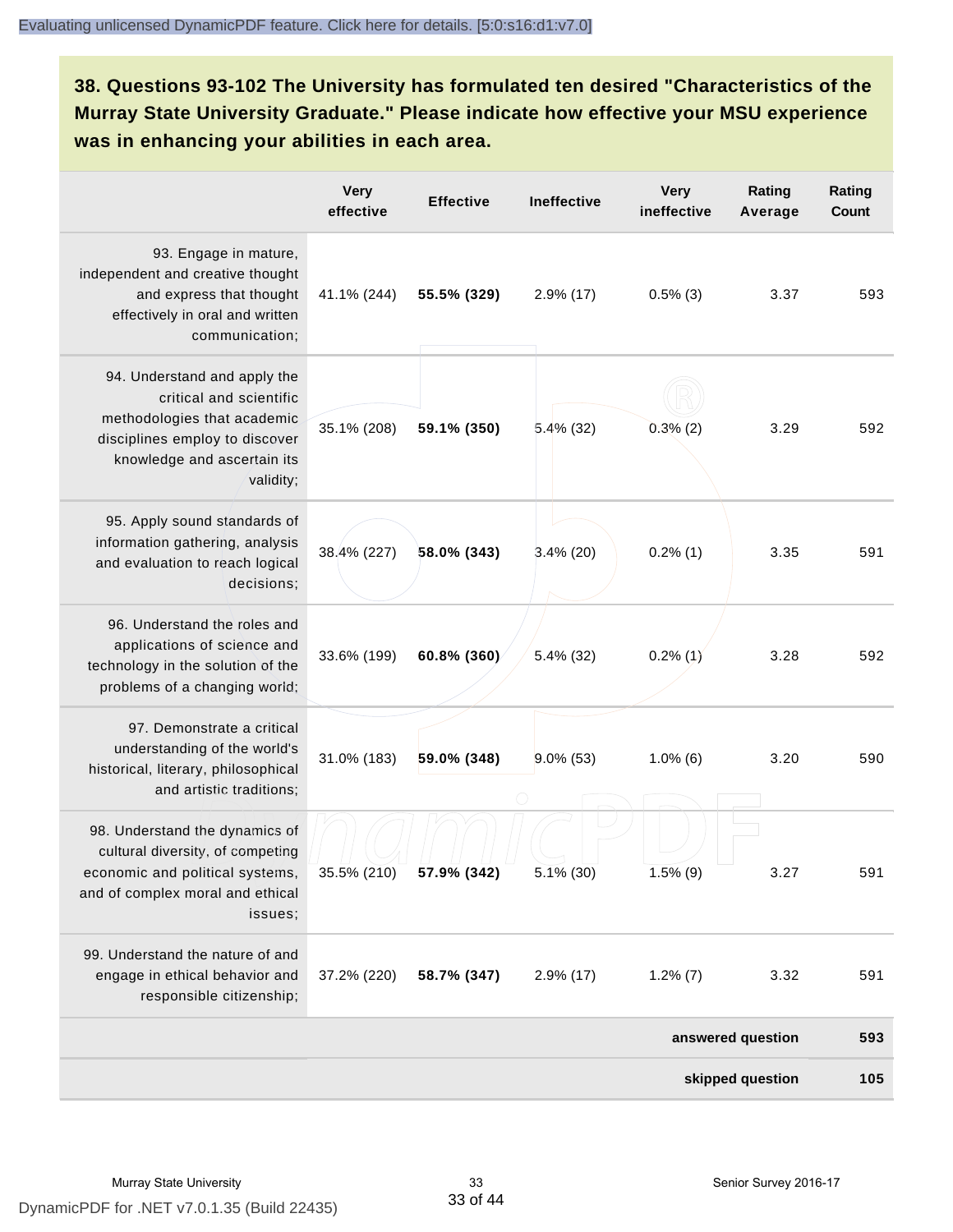# **38. Questions 93-102 The University has formulated ten desired "Characteristics of the Murray State University Graduate." Please indicate how effective your MSU experience was in enhancing your abilities in each area.**

| 100. Understand the importance of<br>the behaviors necessary to<br>maintain a healthy lifestyle; | 36.0% (213) | 55.7% (330) | $6.4\%$ (38) | 1.9%(11)          | 3.26             | 592 |  |  |
|--------------------------------------------------------------------------------------------------|-------------|-------------|--------------|-------------------|------------------|-----|--|--|
| 101. Demonstrate mastery of a<br>chosen field of study;                                          | 41.6% (246) | 53.8% (318) | $4.2\%$ (25) | $0.3\%$ (2)       | 3.37             | 591 |  |  |
| 102. Value intellectual pursuit and<br>continuous learning in a changing<br>world.               | 40.8% (241) | 54.2% (320) | $4.4\%$ (26) | $0.5\%$ (3)       | 3.35             | 590 |  |  |
|                                                                                                  |             |             |              | answered question |                  | 593 |  |  |
|                                                                                                  |             |             |              |                   | skipped question | 105 |  |  |
|                                                                                                  |             |             |              |                   |                  |     |  |  |
|                                                                                                  |             |             |              |                   |                  |     |  |  |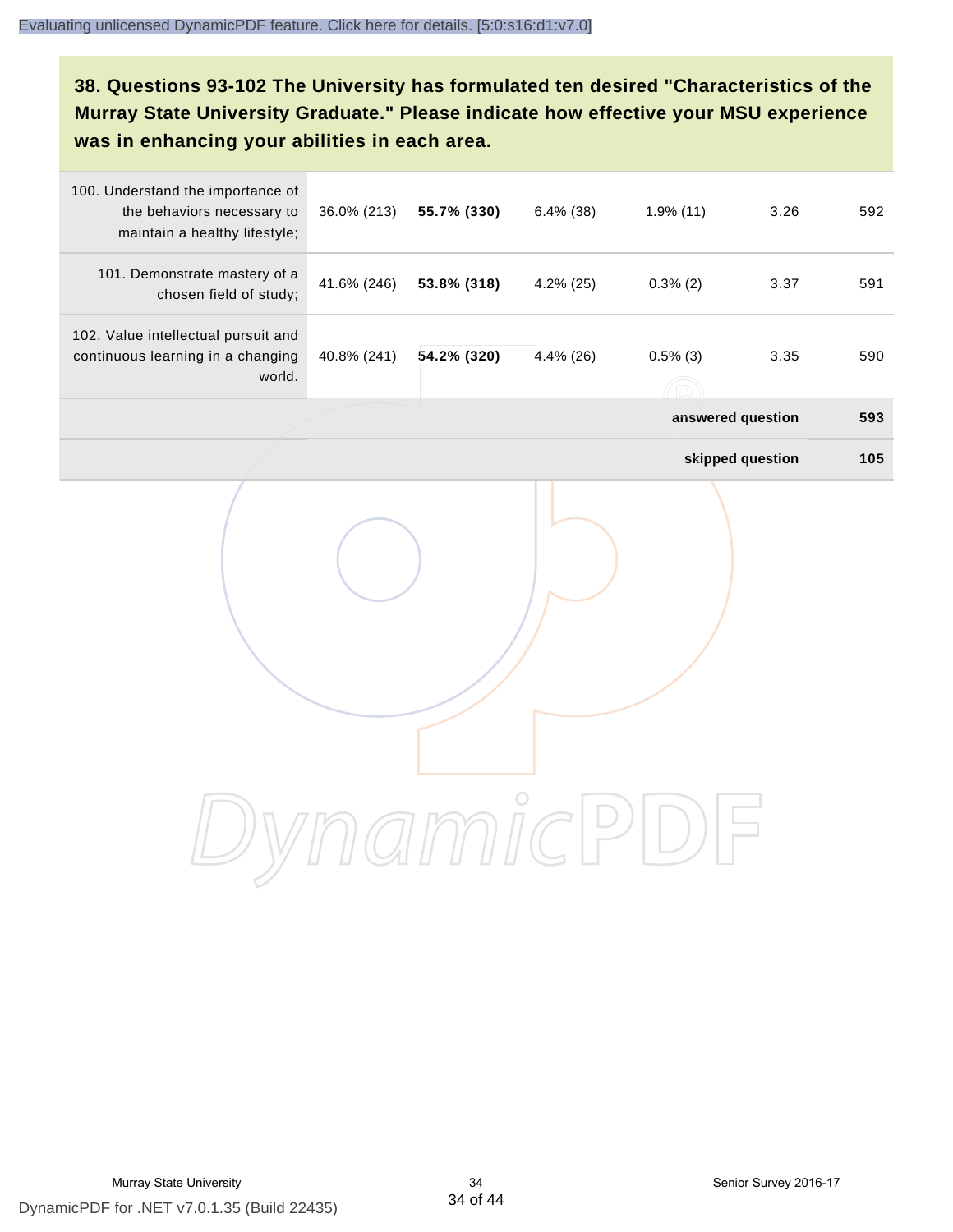# **39. 103. What do you expect to do after you graduate? Response Response Percent Count** I am unsure of my immediate 8.4% 51 plans. **I will look for a job. 44.5% 269** I will continue working in the 6.8% 41 position I now have. I will work at a position I recently 13.6% 82 accepted. I will do additional undergraduate  $\overline{\mathsf{I}}$ 0.7% 4 work. I will go to graduate school. **21.0%** 127 I will go to law school.  $\Box$ I will go to medical school. 1.0% 6 I will go to other professional  $\blacksquare$ 3.0% 18 school. I will not work or attend school. 0.0% 0 **answered question 605 skipped question 93**

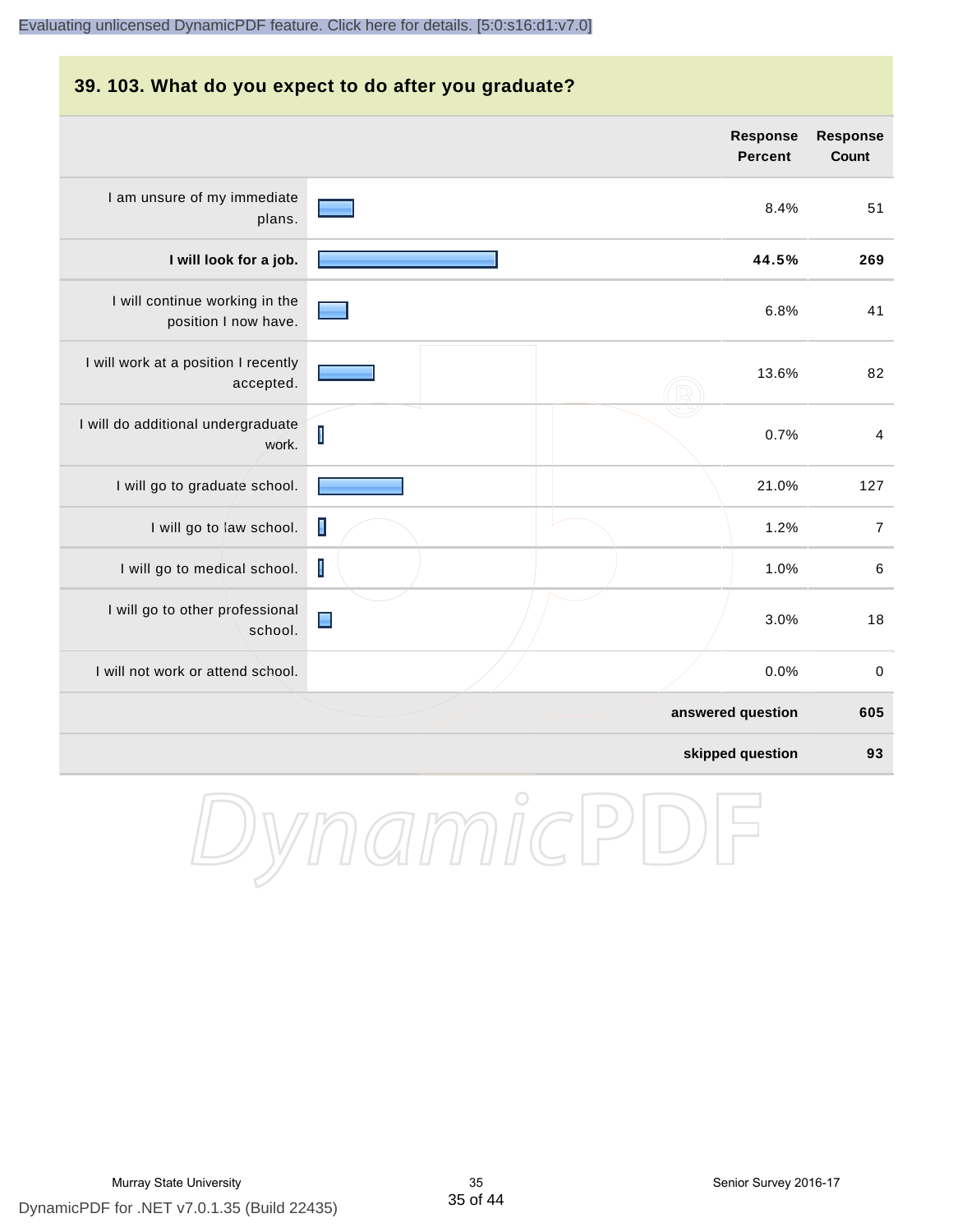| 39. 103. What do you expect to do after you graduate? |     |
|-------------------------------------------------------|-----|
| answered question                                     | 605 |
| skipped question                                      | 93  |

# **40. 104. If you are already employed, how closely related is your job to your field of study?**

|                     |                | <b>Response</b><br><b>Percent</b> | Response<br>Count |
|---------------------|----------------|-----------------------------------|-------------------|
| Extremely close     |                | 26.4%                             | 157               |
| Somewhat close      |                | 13.4%                             | 80                |
| Somewhat different  |                | 5.7%                              | 34                |
| Extremely different |                | 8.2%                              | 49                |
| I cannot determine  | $\blacksquare$ | 2.4%                              | 14                |
| Does not apply      |                | 43.9%                             | 261               |
|                     |                | answered question                 | 595               |
|                     |                | skipped question                  | 103               |
|                     | $\bigcirc$     |                                   |                   |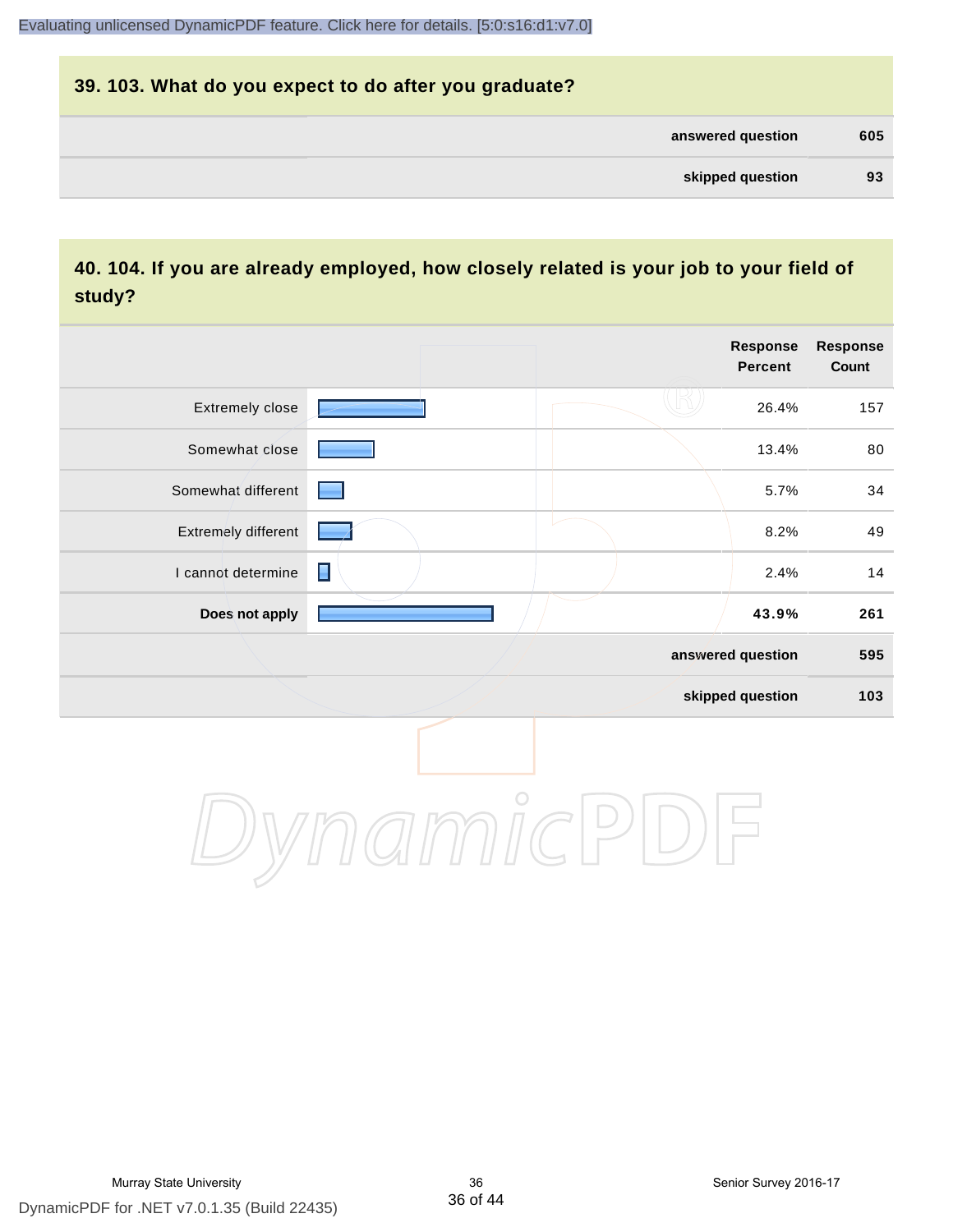# **41. 105. If you intend to work full-time, what do you expect your salary to be?**

|                     |                | <b>Response</b><br>Percent | Response<br>Count |
|---------------------|----------------|----------------------------|-------------------|
| Above \$75,000      | $\blacksquare$ | 4.7%                       | 28                |
| \$65,000 - \$75,000 | ▀              | 5.1%                       | 30                |
| \$55,000 - \$64,999 |                | 10.1%                      | 60                |
| \$45,000 - \$54,999 |                | 13.8%                      | 82                |
| \$35,000 - \$44,999 |                | 25.4%                      | 151               |
| \$25,000 - \$34,999 |                | 16.5%                      | 98                |
| Below \$25,000      | <u>Fil</u>     | 4.5%                       | 27                |
| Does not apply      |                | 19.9%                      | 118               |
|                     |                | answered question          | 594               |
|                     |                | skipped question           | 104               |
|                     |                |                            |                   |
|                     | $\bigcirc$     |                            |                   |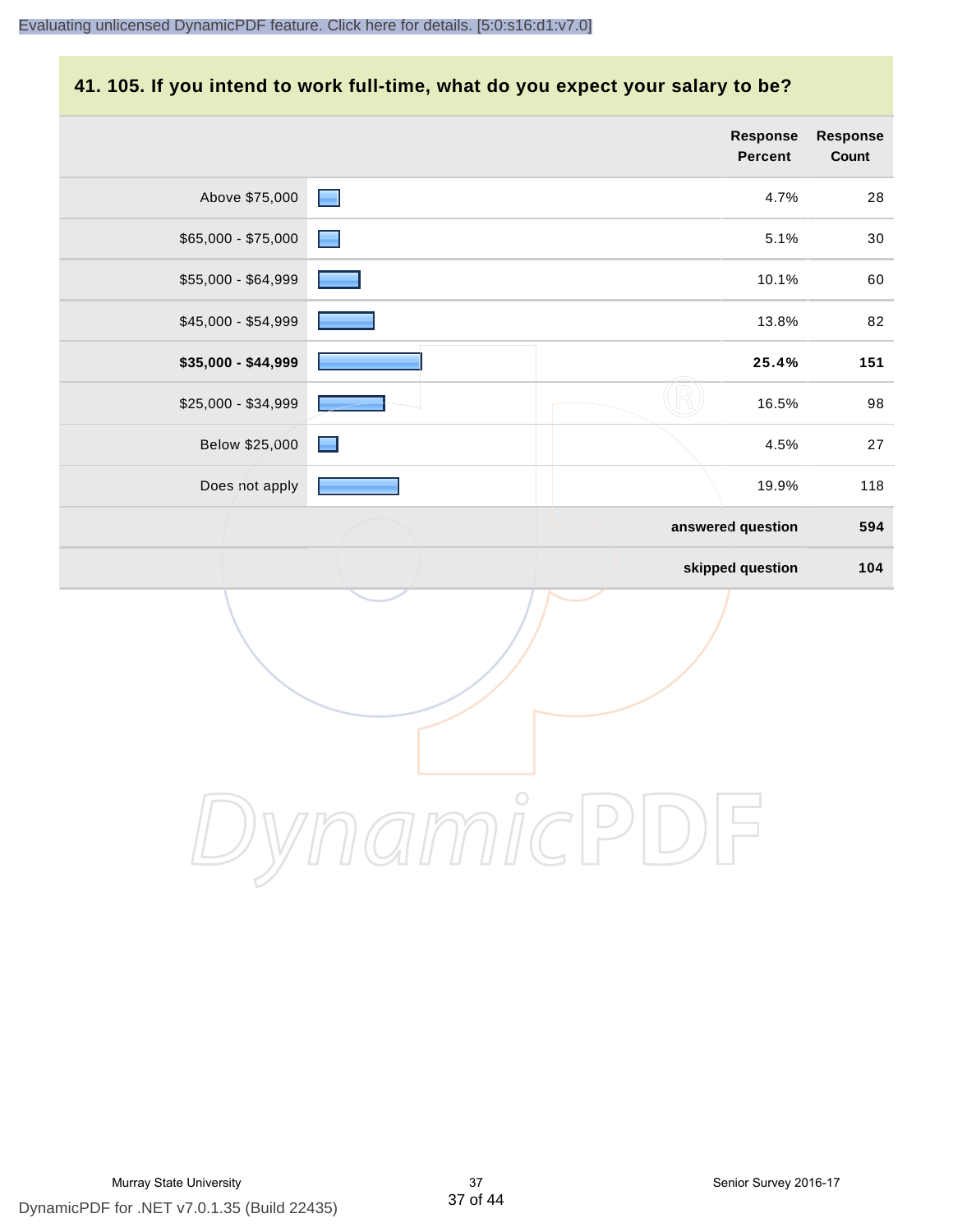# **41. 105. If you intend to work full-time, what do you expect your salary to be?**

| answered question | 594 |
|-------------------|-----|
|                   |     |

| skipped question | 104 |
|------------------|-----|
|                  |     |

# **42. 106. If you intend to continue your education, please indicate which statement best describes the institution you will attend.**

|                                        |                   | <b>Response</b><br><b>Percent</b> | <b>Response</b><br>Count |
|----------------------------------------|-------------------|-----------------------------------|--------------------------|
| <b>Murray State University</b>         |                   | 27.2%                             | 161                      |
| University/College in Kentucky         |                   | 14.0%                             | 83                       |
| University/College outside<br>Kentucky |                   | 23.1%                             | 137                      |
| Does not apply                         |                   | 35.8%                             | 212                      |
|                                        | answered question |                                   | 593                      |
|                                        | skipped question  |                                   | 105                      |

### **43. 107. "I would recommend Murray State University to a prospective student."**

|                       |                | <b>Response</b><br>Percent | <b>Response</b><br>Count |
|-----------------------|----------------|----------------------------|--------------------------|
| <b>Strongly agree</b> | L.             | 58.1%                      | 351                      |
| Agree                 | ப              | 34.8%                      | 210                      |
| Disagree              | ▀              | 4.8%                       | 29                       |
| Strongly disagree     | $\blacksquare$ | 2.3%                       | 14                       |
|                       |                | answered question          | 604                      |
|                       |                | skipped question           | 94                       |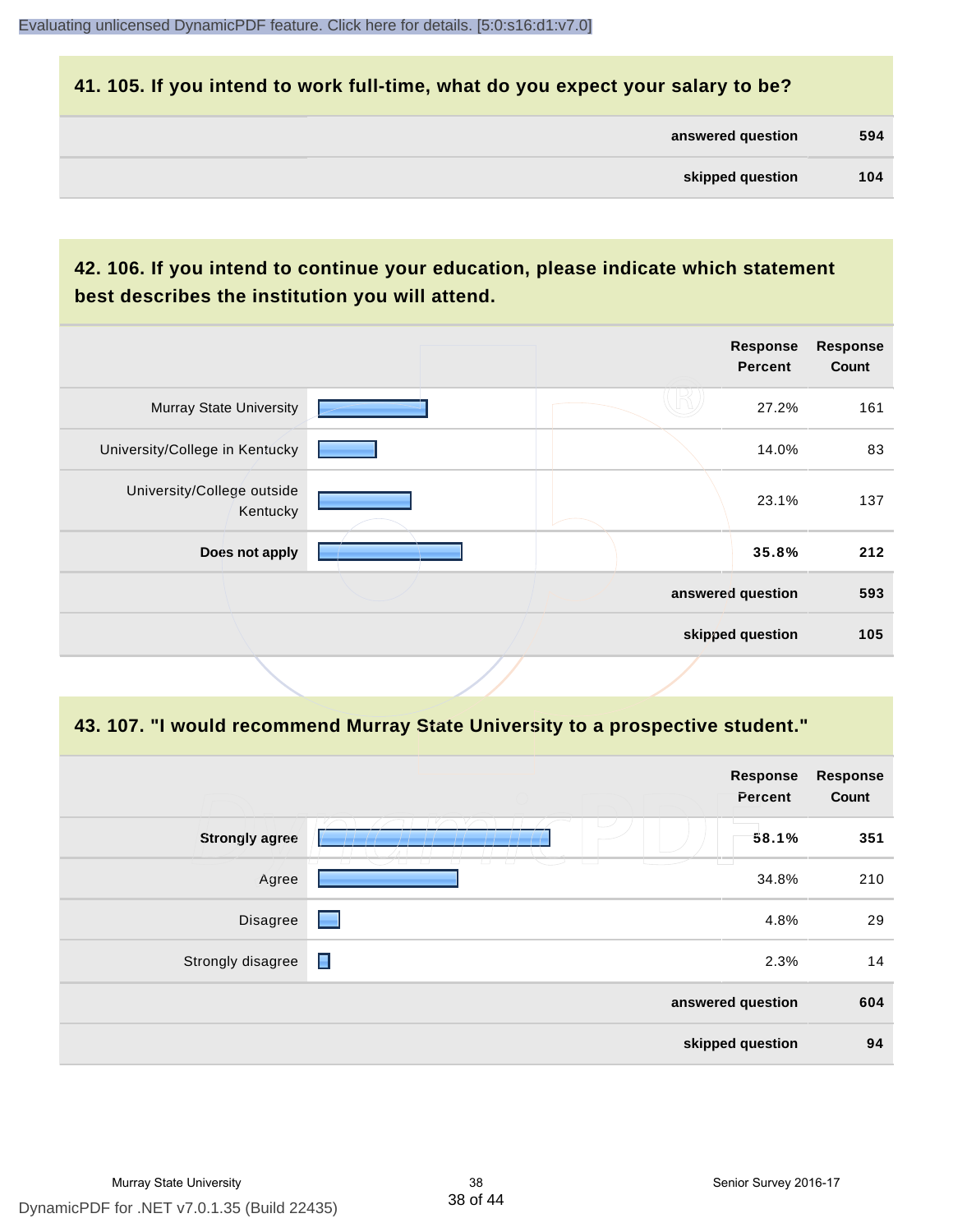| 44. Feedback:     |                   |
|-------------------|-------------------|
|                   | Response<br>Count |
|                   | 86                |
| answered question | 86                |
| skipped question  | 612               |

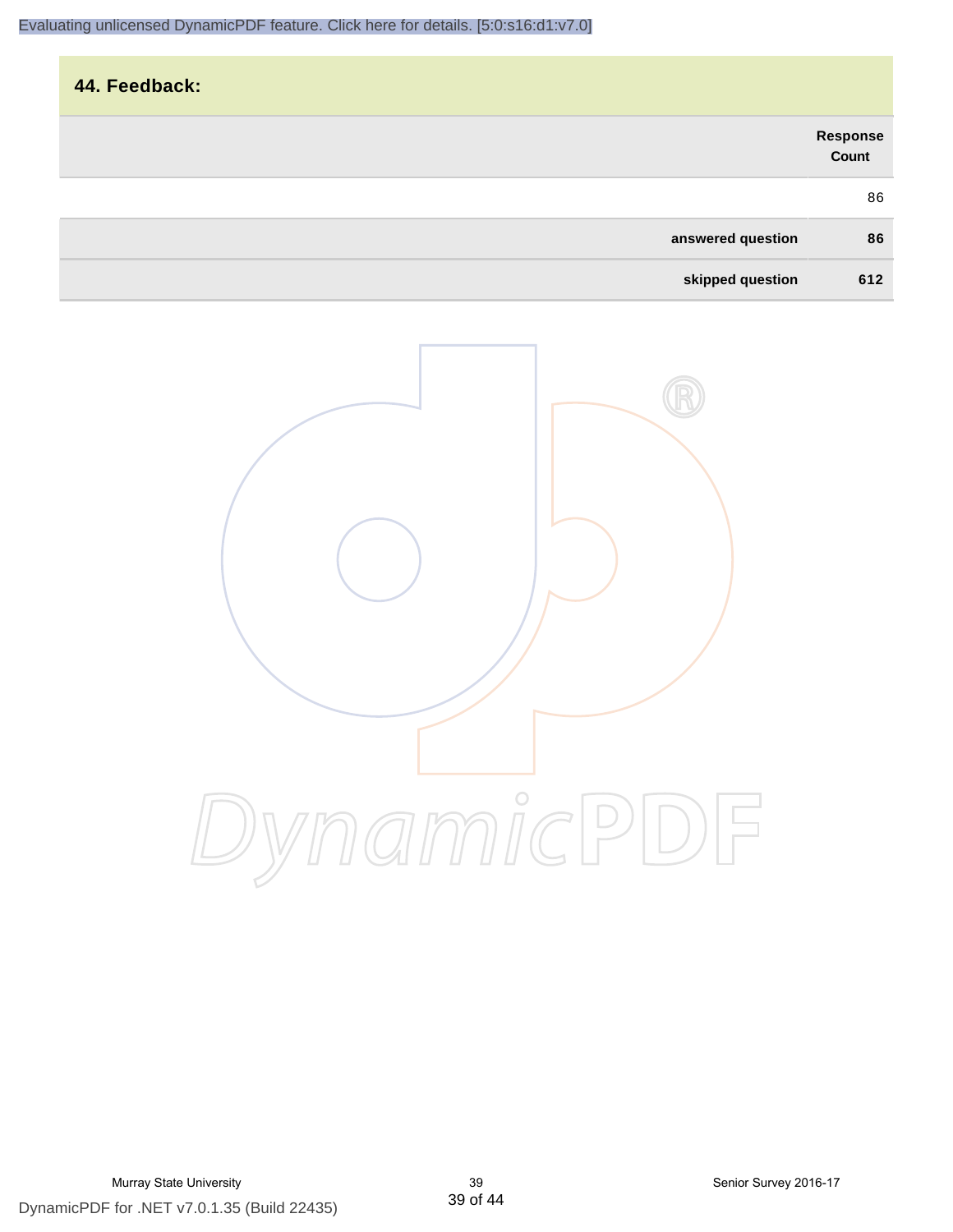|                                                 | Response<br><b>Percent</b> | <b>Response</b><br><b>Count</b> |
|-------------------------------------------------|----------------------------|---------------------------------|
| Accounting                                      | 0.0%                       | $\mathbf 0$                     |
| Advertising                                     | 0.0%                       | $\,0\,$                         |
| <b>Business Administration</b><br>(associate's) | 0.0%                       | $\pmb{0}$                       |
| <b>Business Administration</b><br>(bachelor's)  | 0.0%                       | $\mathbf 0$                     |
| <b>Business GIS (certificate)</b>               | 0.0%                       | $\pmb{0}$                       |
| <b>Computer Information Systems</b>             | 0.0%                       | $\pmb{0}$                       |
| <b>Computer Science</b>                         | 0.0%                       | $\mathbf 0$                     |
| Economics                                       | 0.0%                       | $\mathbf 0$                     |
| Finance                                         | 0.0%                       | $\pmb{0}$                       |
| <b>Graphic Communications Media</b>             | 0.0%                       | $\,0\,$                         |
| <b>International Business</b>                   | 0.0%                       | $\pmb{0}$                       |
| Journalism                                      | 0.0%                       | $\mathbf 0$                     |
| Management                                      | 0.0%                       | $\mathbf 0$                     |
| Marketing                                       | 0.0%                       | $\pmb{0}$                       |
| Organizational Communication                    | 0.0%                       | 0                               |
| <b>Public Relations</b>                         | 0.0%                       | $\mathbf 0$                     |
| <b>Television Production</b>                    | 0.0%                       | $\mathbf 0$                     |
| <b>Telecommunications Systems</b><br>Mgmt       | 0.0%                       | $\mathbf 0$                     |
|                                                 | answered question          | $\pmb{0}$                       |
|                                                 | skipped question           | 698                             |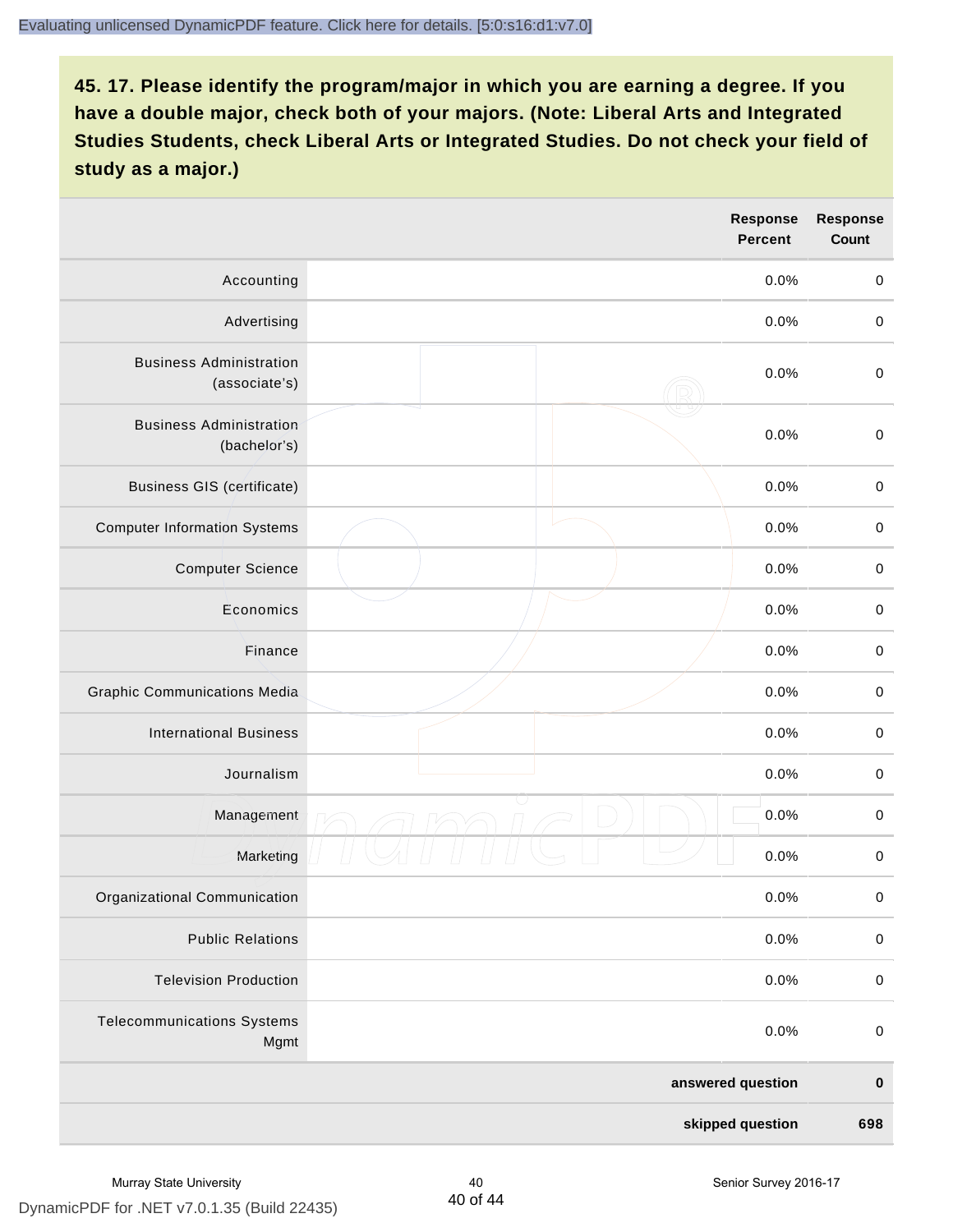| <b>Career &amp; Technical Education</b><br>(associate's) | 0.0%              | $\pmb{0}$   |
|----------------------------------------------------------|-------------------|-------------|
| <b>Career &amp; Technical Education</b><br>(bachelor's)  | 0.0%              | $\mathbf 0$ |
| <b>Criminal Justice</b>                                  | 0.0%              | $\,0\,$     |
| <b>Elementary School Education</b>                       | 0.0%              | $\,0\,$     |
| Health & Physical Education                              | 0.0%              | $\pmb{0}$   |
| Interdisciplinary Early Childhood<br>Education           | 0.0%              | $\pmb{0}$   |
| Learning & Behavior Disorders                            | 0.0%              | $\,0\,$     |
| <b>Middle School Education</b>                           | 0.0%              | $\pmb{0}$   |
| <b>Recreation &amp; Leisure Services</b>                 | 0.0%              | $\pmb{0}$   |
| Social Work                                              | 0.0%              | $\,0\,$     |
| Youth & Nonprofit Leadership                             | 0.0%              | $\,0\,$     |
| Art                                                      | 0.0%              | $\,0\,$     |
| Creative Writing (BFA)                                   | 0.0%              | $\mathbf 0$ |
| English                                                  | 0.0%              | $\,0\,$     |
| English Education (TESOL)                                | 0.0%              | 0           |
| Philosophy                                               | 0.0%              | 0           |
| <b>International Affairs</b>                             | 0.0%              | $\pmb{0}$   |
| <b>Political Science</b>                                 | 0.0%              | $\pmb{0}$   |
| <b>Public Administration</b>                             | 0.0%              | $\pmb{0}$   |
|                                                          | answered question | $\pmb{0}$   |
|                                                          | skipped question  | 698         |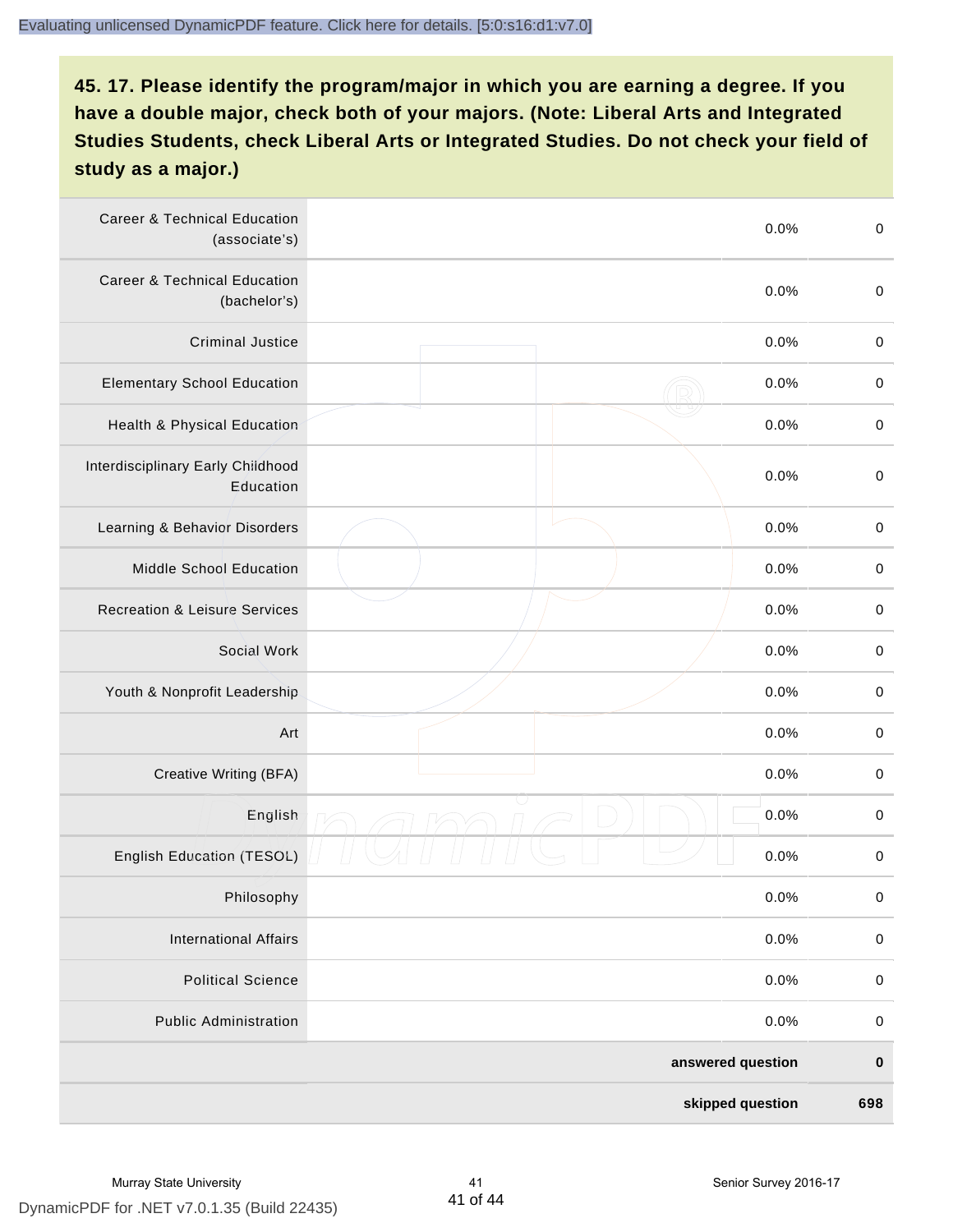| Sociology                                           | 0.0%               | $\mathbf 0$ |
|-----------------------------------------------------|--------------------|-------------|
| History                                             | $0.0\%$            | $\mathbf 0$ |
| <b>Liberal Arts</b>                                 | 0.0%               | $\mathbf 0$ |
| French                                              | 0.0%               | $\pmb{0}$   |
| German                                              | 0.0%               | $\mathbf 0$ |
| Japanese                                            | 0.0%               | $\mathbf 0$ |
| Spanish                                             | 0.0%               | $\mathbf 0$ |
| Music                                               | 0.0%               | $\mathbf 0$ |
| <b>Music Business</b>                               | 0.0%               | $\pmb{0}$   |
| Psychology                                          | 0.0%               | $\mathbf 0$ |
| Theatre                                             | 0.0%               | $\mathbf 0$ |
| Biology                                             | 0.0%               | $\mathbf 0$ |
| Wildlife & Conservation Biology                     | 0.0%               | $\mathbf 0$ |
| Chemistry                                           | 0.0%               | $\pmb{0}$   |
| <b>Applied Physics</b>                              | 0.0%<br>$\bigcirc$ | $\mathbf 0$ |
| <b>Engineering Physics</b>                          | 0.0%               | $\mathbf 0$ |
| Physics                                             | 0.0%               | $\mathbf 0$ |
| Geosciences                                         | 0.0%               | $\mathbf 0$ |
| Civil Engineering Technology<br>(associate's)       | 0.0%               | $\pmb{0}$   |
| <b>Civil Engineering Technology</b><br>(bachelor's) | 0.0%               | $\pmb{0}$   |
|                                                     | answered question  |             |
|                                                     | skipped question   | 698         |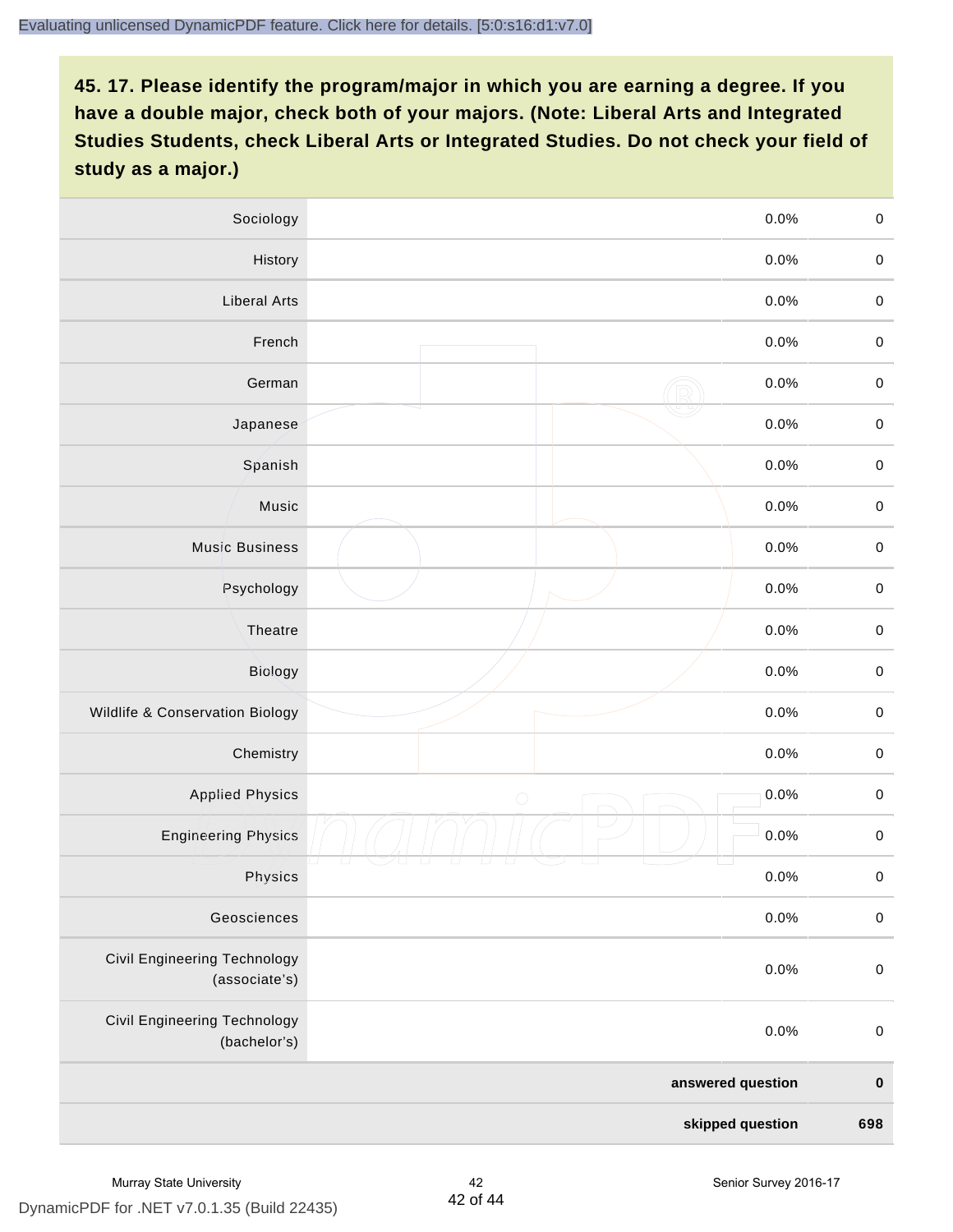| <b>Electromechanical Engineering</b><br>Technology | 0.0%              | $\mathbf 0$ |
|----------------------------------------------------|-------------------|-------------|
| <b>Engineering Graphics &amp; Design</b>           | 0.0%              | $\mathbf 0$ |
| <b>Interior Design</b>                             | 0.0%              | $\pmb{0}$   |
| Manufacturing Technology                           | 0.0%              | 0           |
| Occupational Safety and Health                     | 0.0%              | $\pmb{0}$   |
| <b>Industrial Technology</b><br>(associate's)      | 0.0%              | $\,0\,$     |
| <b>Mathematics</b>                                 | 0.0%              | $\,0\,$     |
| <b>Telecommunications Systems</b><br>Mgmt          | 0.0%              | $\,0\,$     |
| Agricultural Science & Technology<br>(associate's) | 0.0%              | $\mathbf 0$ |
| Agricultural Science (bachelor's)                  | 0.0%              | $\mathbf 0$ |
| Animal Technology/Animal-Equine                    | 0.0%              | $\,0\,$     |
| Animal Technology/Vet Tech,<br>Pre-Vet             | 0.0%              | $\pmb{0}$   |
| <b>Athletic Training</b>                           | 0.0%              | $\,0\,$     |
| <b>Communication Disorders</b>                     | 0.0%              | 0           |
| <b>Exercise Science</b>                            | 0.0%              | $\pmb{0}$   |
| Nursing                                            | 0.0%              | $\pmb{0}$   |
| Nursing/RN to BSN                                  | 0.0%              | $\pmb{0}$   |
| Nutrition, Dietetics, & Food Mgmt                  | 0.0%              | $\,0\,$     |
|                                                    | answered question | $\pmb{0}$   |
|                                                    | skipped question  | 698         |